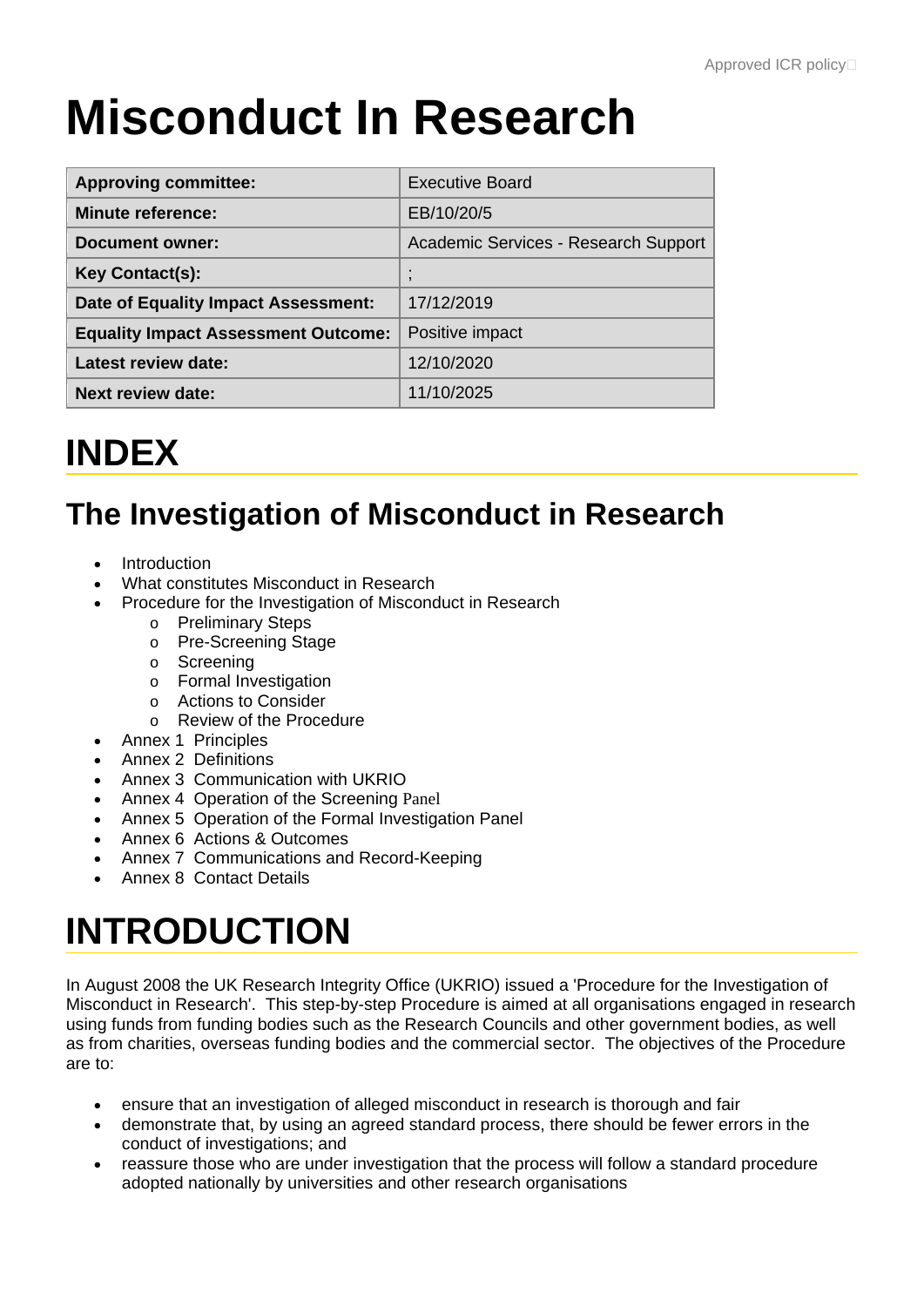The Institute's Board of Trustees agreed in September 2010 (Minute Reference B/9/10/11) that the Institute should adopt a similar procedure to deal with any case that may arise within the Institute. The Institute's Procedure is in line with the UKRIO Concordat to Support Research Integrity (2019) and has been adapted from the UKRIO Procedure (2008) into the Institute's specific context.

#### **Scope**

This Procedure provides a guidance to undertake full and fair investigation of allegations of research misconduct brought to the Institute's attention. This Procedure applies to all Institute employees and students, and to all visiting researchers performing research at or on behalf of the Institute, including persons with honorary positions.

A complaint of misconduct in research may be initiated by an individual (an Institute employee, an Institute student or someone outside of the Institute) or an external institution or organisation. Whatever the source, it must always be taken seriously so that justice is seen to be done to both the complainant and the respondent. It is not easy to present a complaint against a colleague, and if complainants cannot be assured that bona fide complaints will be pursued with integrity, confidentiality, and without detriment, then misconduct may remain undiscovered. Conversely, researchers are entitled to expect that their work is regarded as honest until shown to be otherwise, and that they will be protected against mischievous, frivolous or ill-founded complaints.

The Institute may decide to vary the Procedure in any particular cases. Deviations from the Procedure will be documented and communicated accordingly to the parties involved.

# **What constitutes Misconduct in Research**

As defined by Research Councils UK's 'Policy and Code of Conduct on the Governance of Good Research Conduct' - unacceptable conduct includes:

# **Fabrication**

This includes the creation of false data or other aspects of research including documentation and participation consent.

# **Falsification**

This includes the inappropriate manipulation and/or selection of data, imagery and/or consents.

# **Plagiarism**

This includes the general misappropriation or use of others' ideas, intellectual property or work (written or otherwise), without acknowledgement or permission.

## **Misrepresentation including:**

- misrepresentation of data, for example suppression of relevant findings and/or data, or knowingly, recklessly or by gross negligence, presenting a flawed interpretation of data
- undisclosed duplication of publication, including undisclosed duplicate submission of manuscripts for publication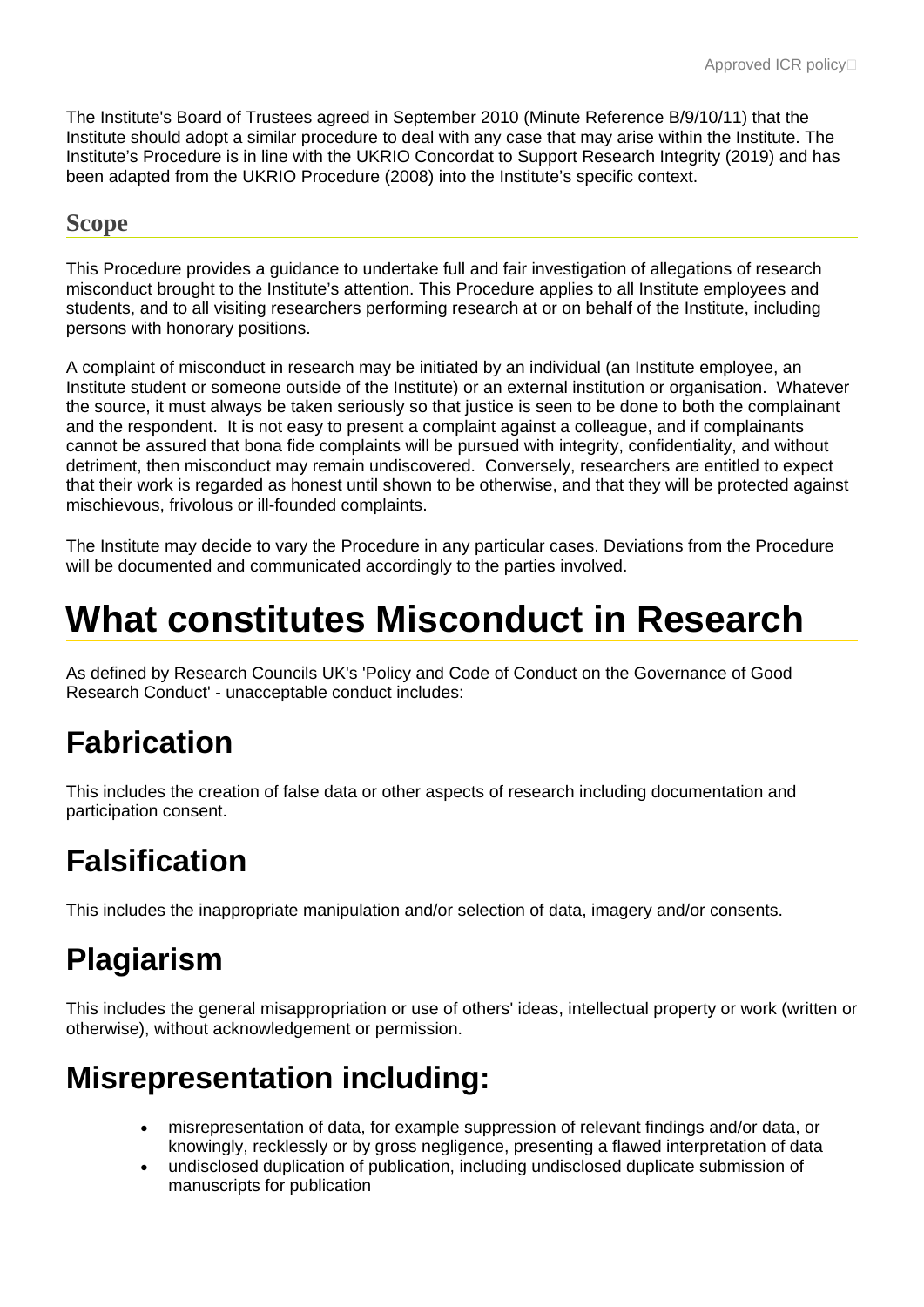- misrepresentation of qualifications and/or experience, including claiming or implying qualifications or experience which are not held
- misrepresentation of involvement, such as inappropriate claims to authorship and/or attribution of work where there has been no significant contribution, or the denial of authorship where an author has made a significant contribution

### **Mismanagement or inadequate preservation of data and/or primary materials, including failure to:**

- keep clear and accurate records of the research procedures followed and the results obtained, including interim results
- hold records securely in paper or electronic form
- make relevant primary data and research evidence accessible to others for reasonable periods after the completion of the research: data should normally be preserved and accessible for ten years, but for projects of clinical or major social, environmental or heritage importance, for 20 years or longer
- manage data according to the research funder's data policy and all relevant legislation
- wherever possible deposit data permanently, with a national collection

### **Breach of duty of care, which involves deliberately, recklessly or by gross negligence:**

- disclosing improperly the identity of individuals or groups involved in research without their consent or other breach of confidentiality
- placing any of those involved in research in danger, whether as subjects, participants or associated individuals, without their prior consent, and without appropriate safeguards even with consent; this includes reputational danger where that can be anticipated
- not taking all reasonable care to ensure that the risks and dangers, the broad objectives and the sponsors of the research are known to participants or their legal representatives, to ensure appropriate informed consent is obtained properly, explicitly and transparently
- not observing legal and reasonable ethical requirements or obligations of care for animal subjects, human organs or tissue used in research, or for the protection of the environment
- improper conduct in peer review of research proposals or results (including manuscripts submitted for publication); this includes failure to disclose conflicts of interest; inadequate disclosure of clearly limited competence; misappropriation of the content of material; and breach of confidentiality or abuse of material provided in confidence for peer review purposes

# **PROCECURE FOR THE INVESTIGATION OF MISCONDUCT IN RESEARCH**

**(1)** This procedure allows allegations of misconduct in research to be investigated once submitted to the Named Person formally in writing. Situations that are not considered to be serious in nature might be resolved by informal discussion and/or arbitration and/or dispute resolution, without the requirement for a Formal Investigation, should be reviewed through other means at the appropriate level. The Named Person can seek advice from UKRIO regarding whether such informal mechanisms might be appropriate for a particular allegation.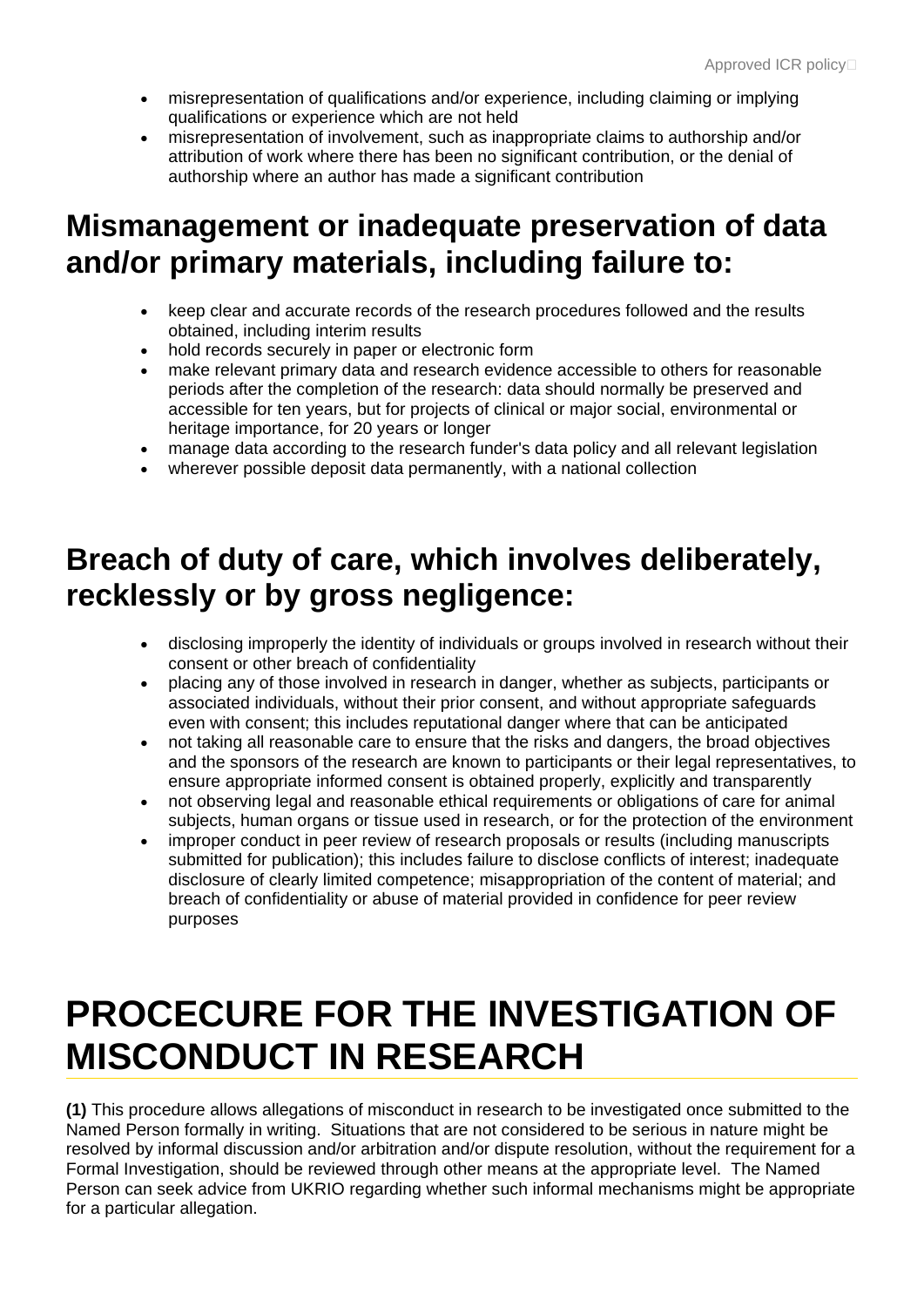**(2)** Formal allegations, from both within and outside the Institute, should be sent to the Named Person (details in Annex 8). Allegations should be submitted in writing and be accompanied by any supporting evidence that is available to the Complainant.

**(3)** An initial approach to the Named Person might be anonymous but to take forward allegations the Complainant should make a formal written submission, in confidence if it is so desired, to the Named Person.

**(4)** Allegations which are in any way linked to the Named Person or which raises the potential for a personal, professional or financial conflict of interest for the Named Person – including links with any persons involved (Respondent or Complainant) or where the Named Person is in some way personally concerned with the matter of the allegations – should immediately be referred to the Named Person's alternate who should then implement the Procedure. The Named Person should declare any such personal, professional or financial conflicts. The Complainant and Respondent may raise concerns that they might have that the Named Person may have interests which conflict with the fair handling of the allegations with the Chief Executive. The Chief Executive should act on information passed on, or known about, with respect to any conflict of interest and invite the Named Person to refer the investigation to the Nominated Alternate.

### **Preliminary Steps**

**(5)** Upon receipt of allegations of misconduct in research, the Named Person should formally acknowledge receipt of the allegations by letter to the Complainant (and his/her representative by agreement) in which he/she should also advise him/her of the Procedure that will be followed.

**(6)** The Named Person should review the nature of the allegations and, where they concern situations that require immediate action to prevent further risk or harm to staff, participants or other persons, suffering to animals or negative environmental consequences (where this might contravene the law or fall below good practice), then the Named Person should take immediate appropriate action to ensure that any such potential or actual danger/illegal activity/risk is prevented/eliminated.

In taking such actions it should be made clear to all parties that the actions taken are not to be regarded as disciplinary action and do not in themselves indicate the allegation is considered to be true by the Institute.

- 1. The nature of the allegations may mean that it is necessary to notify legal or regulatory authorities, such as in situations as detailed above, where an activity is potentially or actually illegal and/or a danger to persons, animals, and/or the environment. As a consequence of such notification, the Institute may be required to comply with an investigation led by a legal or regulatory body, which will ordinarily take precedence over this Procedure. The Procedure may continue in parallel but may have to be suspended, to be concluded later, or may have to be declared void by the Named Person.
- 2. Where allegations include behaviour subject to defined sanctions in the Institute's Disciplinary Process, then the Named Person should take steps to implement that Disciplinary Process. As above, the Procedure may continue in parallel with the Disciplinary Process but may have to be suspended, to be concluded later, or be declared void by the Named Person.
- 3. The Named Person should review the nature of the allegations by referring to the definition of misconduct. If the allegations are judged to fall within the definition, the Procedure should continue to the next stage. Where the allegations are outside the definition, the Named Person should communicate to the Complainant in writing:
	- the reasons why the allegations cannot be investigated using this Procedure
	- which process for dealing with complaints might be appropriate for handling the allegations (if any) and
	- to whom the allegations should be reported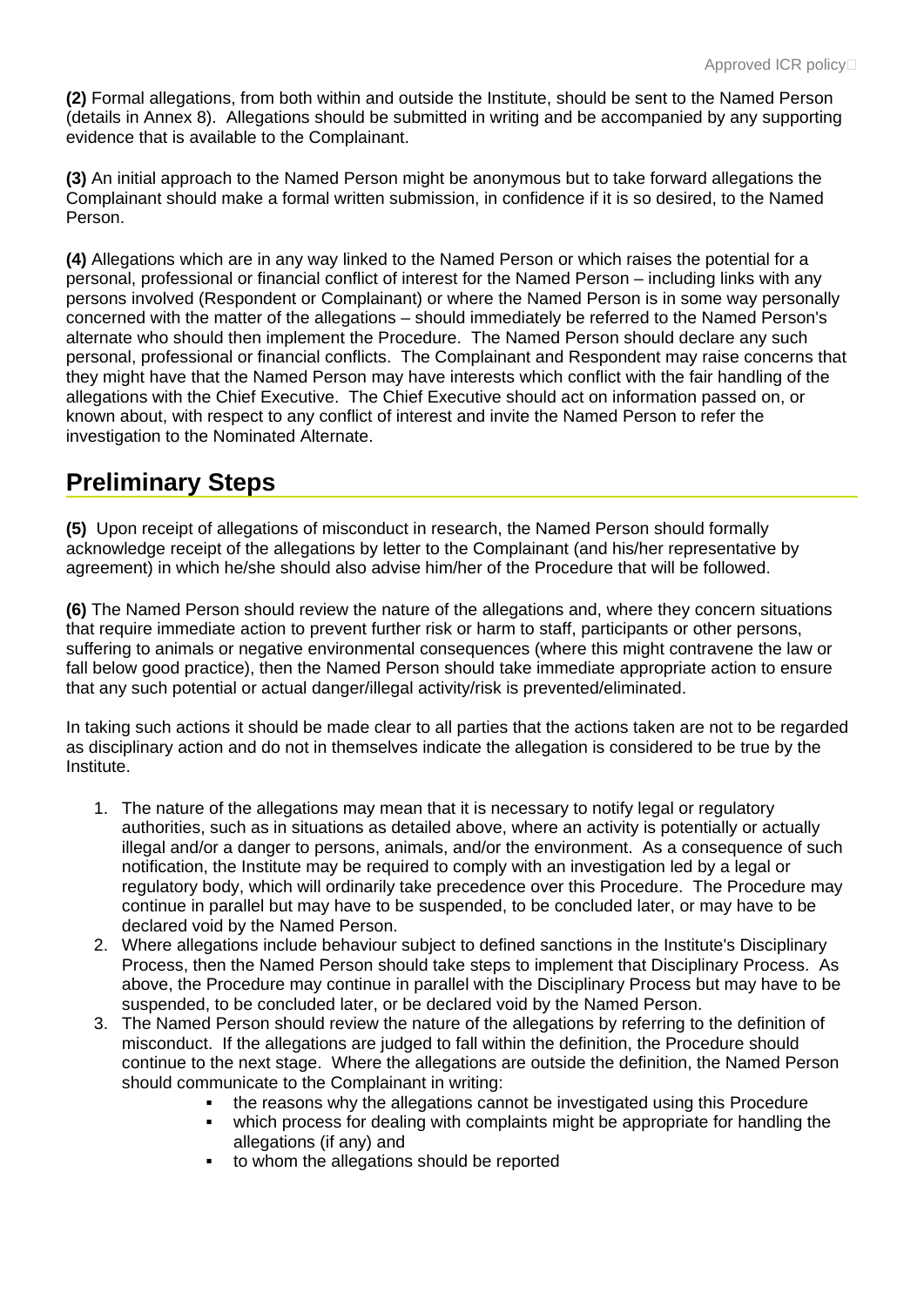4. Allegations of misconduct in research that do not require notification to legal or regulatory bodies or immediate referral to the Institute's Disciplinary Process should proceed to the next stage in the Procedure.

**(7)** Where the allegations are within the definition of misconduct in research, the Named Person should inform:

- **The Chief Executive**
- The Chief Operating Officer
- The Director of Communications
- The Director of Human Resources
- **The Scientific Secretary**

that allegations of misconduct in research have been received on a particular date and that it will be investigated using this Procedure. They should be provided in confidence with the following information:

- The identity of the Respondent
- The identity of the Complainant
- Details of all sources of internal and external funding
- Details of all internal and external collaborators for the research in question
- Other details that the Named Person considers appropriate.

It should be stressed that the allegations of misconduct in research that are to be investigated are as yet unproven and that the information is confidential.

The Chief Executive should not take charge of the investigation or otherwise become involved in the Procedure at this stage, as he/she may later need to take a role in the management of the investigation. Should it be clear that the Named Person is not handling the investigation effectively the Chief Executive should take steps to remedy the situation.

**(8)** The Named Person should then, in conjunction with the Director of Human Resources and the Scientific Secretary, investigate the contractual status of the Respondent and the contractual details specific to the research project(s) related to the allegations.

If the Institute is not the Respondent's primary employer, the Respondent having only an honorary or secondary contract with the Institute, the Named Person should contact the Named Person of the Respondent's primary employer and inform him/her of the allegations.

The Named Person should investigate whether the research project which the allegations relate to includes contractual obligations that require the Institute to undertake prescribed steps in the event of allegations of misconduct in research being made. Such an undertaking might be in:

- A contract from a funding organisation
- A partnership contract/agreement/Memorandum of Understanding
- An agreement to sponsor the research

An external sponsor, funding organisation and/or collaborators might have a valid interest in, or responsibility for, the way that the investigation is conducted. The Named Person should confirm whether the Institute has any contractual/legal obligations towards such organisations concerning any aspects of the investigation to ensure that any such obligations are fulfilled at the appropriate time through the correct mechanisms. The Named Person should liaise with the Director of Human Resources to ensure that the rights of the Respondent and Complainant, and the integrity of the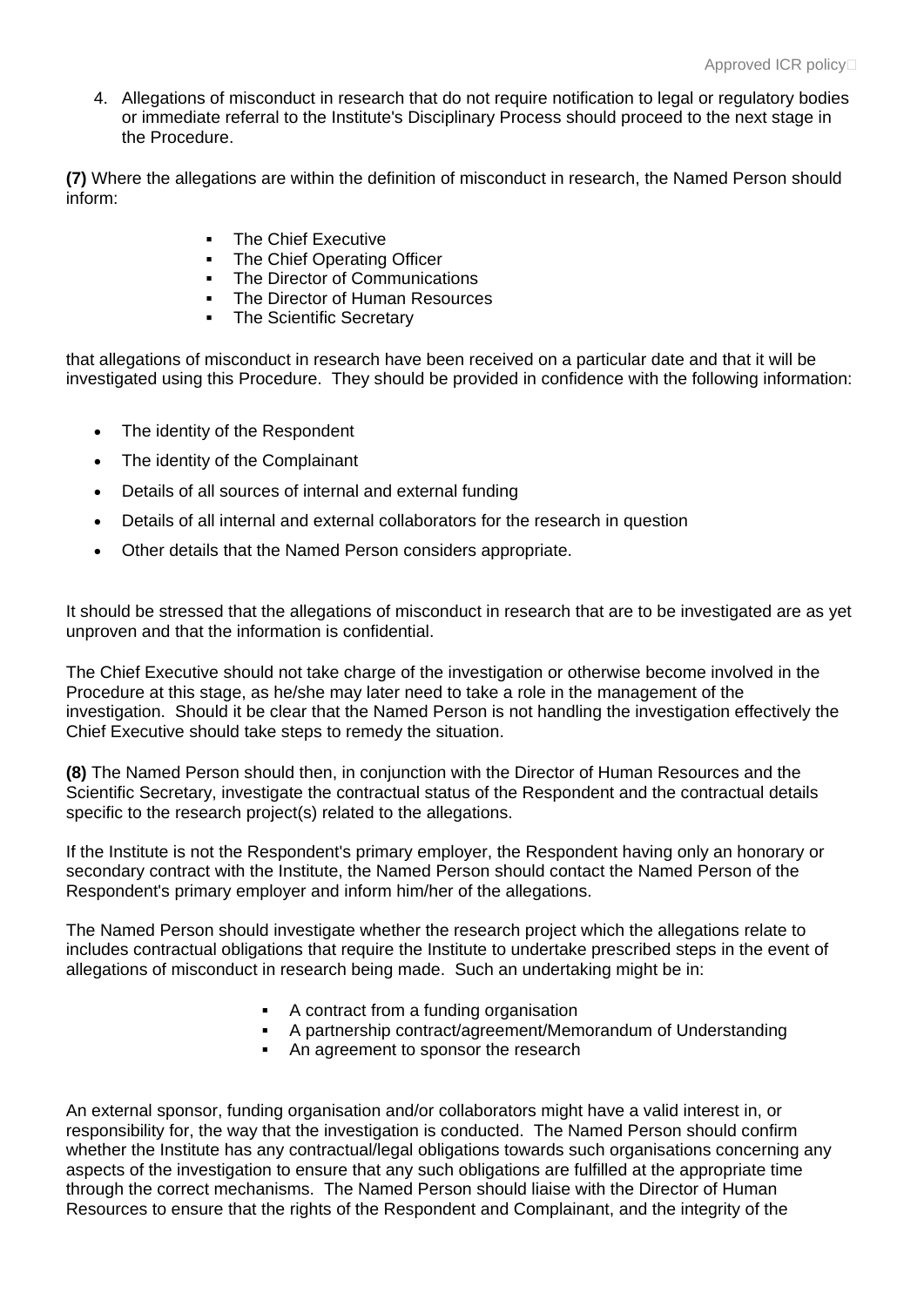investigation are not compromised by any such actions.

*At all times, the Named Person should emphasise to all parties that the allegation is to be investigated, is as yet unproven and that the information is confidential.*

**(9)** Subject to processes that may override the Procedure as defined at (6)(a) and (b) (legal or regulatory procedures) or (8) above (the Procedure to be managed by the Respondent's primary employer), the Named Person should inform the Respondent that allegations of misconduct in research have been made which involve him/her. The Respondent should be informed of this in a confidential meeting, with a representative from Human Resources in attendance. The purpose of this meeting is to notify the Respondent formally that allegations of misconduct in research have been made against him/her. The Respondent will be given the opportunity to respond to the allegations and set out his/her case at a later stage.

The Respondent may be accompanied to this meeting by a work colleague or Staff Side representative (some employees may have additional contractual rights (such as through university statutes and ordinances) to be accompanied by persons other than those listed above). If the allegations are made against more than one Respondent, the Named Person should inform each individual separately and not divulge the identity of any other Respondent. A summary of the allegations in writing should be given to the Respondent (and his/her representative by agreement) at the meeting, together with a copy of the Procedure to be used to investigate the allegations. The Named Person should outline the Procedure to be used and the opportunities the Respondent will have to respond. The Named Person should also offer a timetable for the Procedure relating to the Screening Stage.

*The Named Person should ensure that, in using any part of the Procedure for the investigation of the allegation of misconduct in research, any required actions are carried out to protect the interests of staff and students of the Institute and colleagues and students of the Respondent and/or the Complainant.*

#### **Pre-Screening Stage**

**(10)**The Named Person should ensure that all relevant information and evidence are secured, so that any investigation conducted under this Procedure can have access to them. This may include, but is not limited to:

- Securing all relevant records, materials and locations associated with the work
- Liaising with Human Resources and the relevant line manager(s) to:
	- request the temporary suspension of the Respondent from duties on full pay
	- request the temporary barring of the Respondent from part, or all, of the premises of the Institute and any of the sites of any partner organisation(s) and/or
	- request a temporary restriction be placed on the Respondent requiring him/her not to have contact with some or all of the staff of the Institute and those of any partner organisation(s)

The Named Person should only take such actions in situations where there is a clear risk to individuals or that evidence might be destroyed and only after careful consideration of those risks and consequences. The reason(s) for taking any such actions should be recorded in writing and communicated to all relevant parties. In taking such action the Named Person should reassure the Respondent that it is not part of any disciplinary action and does not indicate that the allegations are believed to be true by the Institute; rather it should be stressed that it is essential to ensuring that the allegations of misconduct can be properly investigated. Steps to suspend or bar a member of staff should take into account his/her responsibilities for supervision, teaching and management and make alternative arrangements to meet those responsibilities. Any suspension or barring of the Respondent should be reviewed throughout the Procedure to ensure that it is not unnecessarily protracted.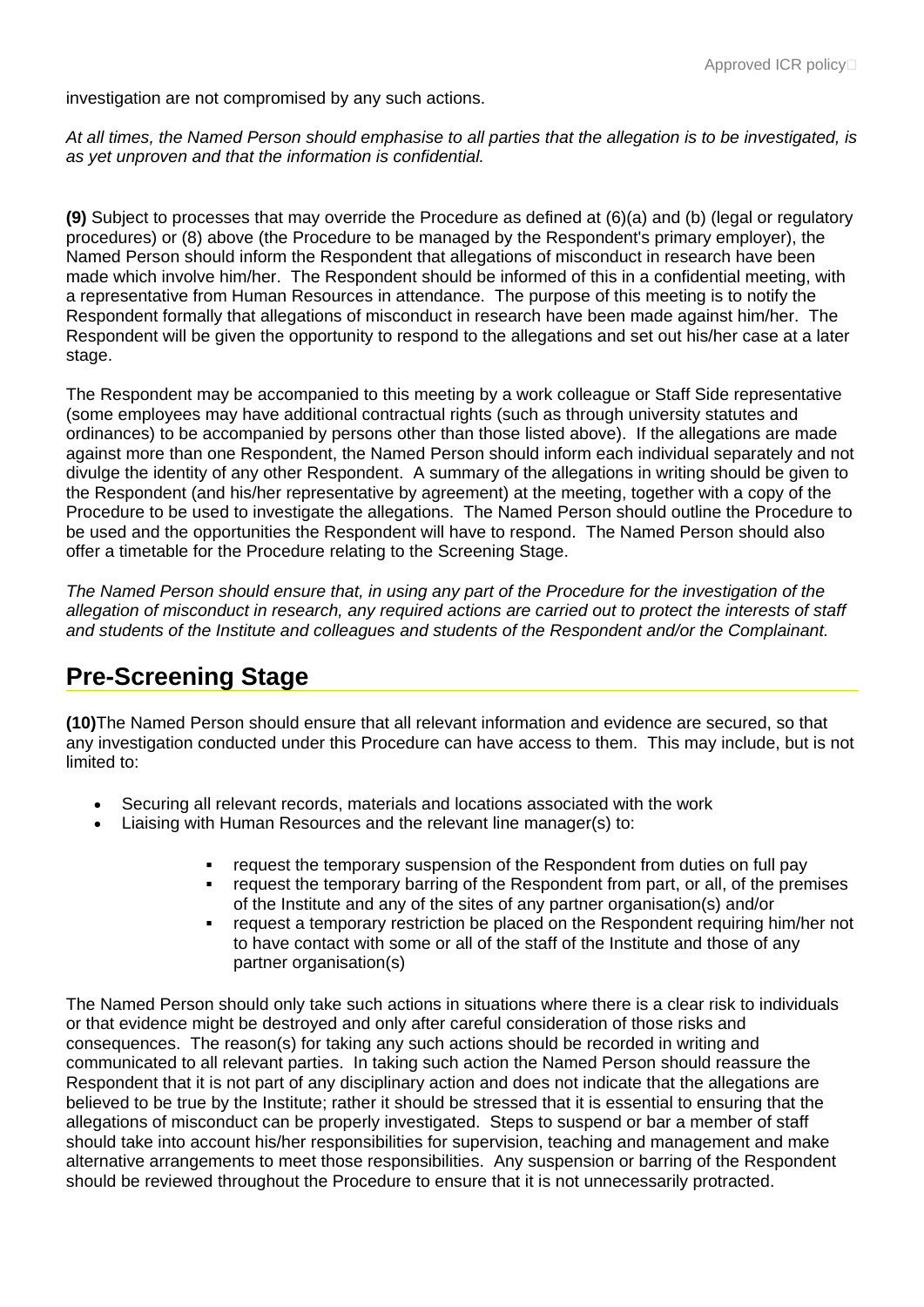*It should be noted that securing all relevant records, materials and locations associated with the research in question is likely to be essential in order to carry out a full and fair investigation. Also note that the Respondent is to be provided with copies of any records and materials that are secured.*

**(11)** In considering the allegations and the information available, the Named Person may decide that additional investigations into related but separate issues of misconduct in research need to be instigated.

**(12)** The Named Person may wish to consult UKRIO for advice and guidance regarding allegations of misconduct which have been received. Information provided to UKRIO will be held in confidence.

**(13)** Once initiated the Procedure should progress to the natural end-point irrespective of:

- The Complainant withdrawing the allegations at any stage
- The Respondent admitting, or having admitted, the alleged misconduct, in full or in part
- The Respondent or the Complainant resigning, or having already resigned his/her post

**(14) The Preliminary and Pre-Screening stage of the Procedure should normally be completed within a maximum of 10 working days from the receipt of the allegations.** Any delays should be explained to all parties in writing, and a revised completion date given.

#### **Screening**

**(15)** The Named Person should carry out an initial investigation of the allegations to determine whether they are mistaken, frivolous, vexatious and/or malicious. **This should be completed within 10 working days.**

*In circumstances where it is acknowledged that problems exist between individuals, it may still be appropriate to conduct an initial investigation to establish whether the allegation may have sufficient substance to warrant a Formal Investigation of misconduct in research.*

**(16)** If the Named Person decides that the allegations are mistaken, frivolous, vexatious and/or malicious, the allegations will then be dismissed. This decision should be reported in writing to the Respondent and the Complainant (and their representatives by agreement) and all the parties who had been informed initially.

If the allegations refer to an inadvertent mistake or error in a journal article or equivalent, ICR policy is that the authors must submit an Erratum or Corrigendum to the journal.

**(17)** The Named Person should consider recommending to the appropriate authorities that action be taken under the Institute's Disciplinary Process against anyone who is found to have made frivolous, vexatious and/or malicious allegations of misconduct in research.

Those who have made allegations in good faith should not be penalised and might require support.

The Named Person should also take steps as required and appropriate to the seriousness of the dismissed allegations, to support the reputation of the Respondent and the research project(s).

**(18)** If the allegations cannot be entirely discounted, the Named Person should convene a Screening Panel.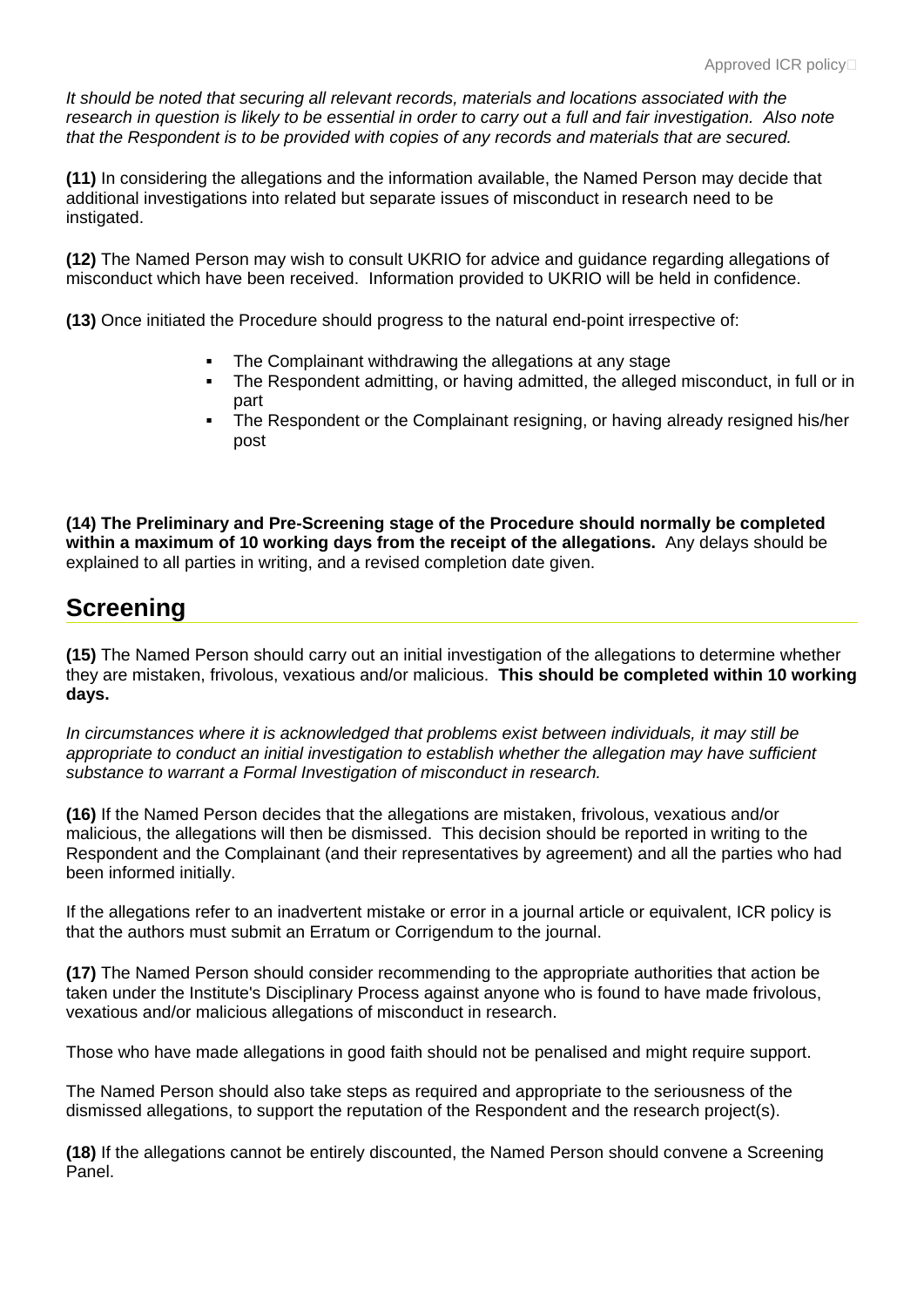**(19)** The Screening Stage is intended to determine whether there is prima facie evidence of misconduct in research.

**(20)** The Screening Panel should determine whether the allegations of misconduct in research:

- are mistaken, frivolous, vexatious and/or malicious
- should be referred directly to the Institute's Disciplinary Process or other internal processes
- have some substance but due to a lack of intent to deceive or due to their relatively minor nature, should be addressed through education and training or other non-disciplinary approach rather than through the next stage of the Procedure or other Formal Proceedings
- are sufficiently serious and have sufficient substance to justify a Formal Investigation

*The Named Person should take great care to ensure that all information on the case is fully and accurately transferred to the Screening Panel.*

**(21) The Screening Panel should normally aim to complete its work within 30 working days of being convened.** The Chair of the Screening Panel should make the draft findings available to the Named Person, who will then forward them to the Respondent and the Complainant (and their representatives by agreement) for comment on the factual accuracy of the report. Only when the report includes errors of fact, as indicated by the Respondent and/or the Complainant, should the Screening Panel modify the report. The Chair should judge the validity of such comments and seek the agreement of the Panel before making amendments to the Panel's report.

**(22)** The Chair should then forward the final version of the Screening Panel's report to the Named Person, the Respondent and the Claimant (and their representatives by agreement).

**(23)** When the allegations are considered mistaken, frivolous, vexatious and/or malicious, they will be dismissed. The Named Person should then take such steps, as are appropriate in the light of seriousness of the allegations, to sustain the reputation of the Respondent and the relevant research project(s).

In addition, the Named Person should consider recommending to the appropriate authorities that action be taken under the Institute's Disciplinary Process against anyone who is found to have made frivolous, vexatious and/or malicious allegations of misconduct in research. Those who have made allegations in good faith should not be penalised and might require support.

**(24)** When there is clear evidence of an infringement that might contravene the Institute's disciplinary code, the Named Person should consult the Director of Human Resources on the full and accurate transfer of all case information to the Disciplinary Process. A full written record should be kept of the decision to transfer to the Disciplinary Process.

**(25)** When the allegations have some substance, but due to a lack of clear intent to deceive or due to their relatively minor nature, the matter should be addressed through the Institute's competency, education and training mechanisms, or other non-disciplinary processes, rather than through the Procedure's Formal Investigation stage. The investigation using the Procedure would then conclude at this point. The Named Person should take steps to establish a programme of training or supervision in conjunction with the Respondent and his/her line manager. This programme should include measures to address the needs of staff and students working with the Respondent.

**(26)** When the Screening Panel considers that the allegations are sufficiently serious and have sufficient substance to warrant recommending a Formal Investigation, the Named Person should take immediate steps to set up a Formal Investigation.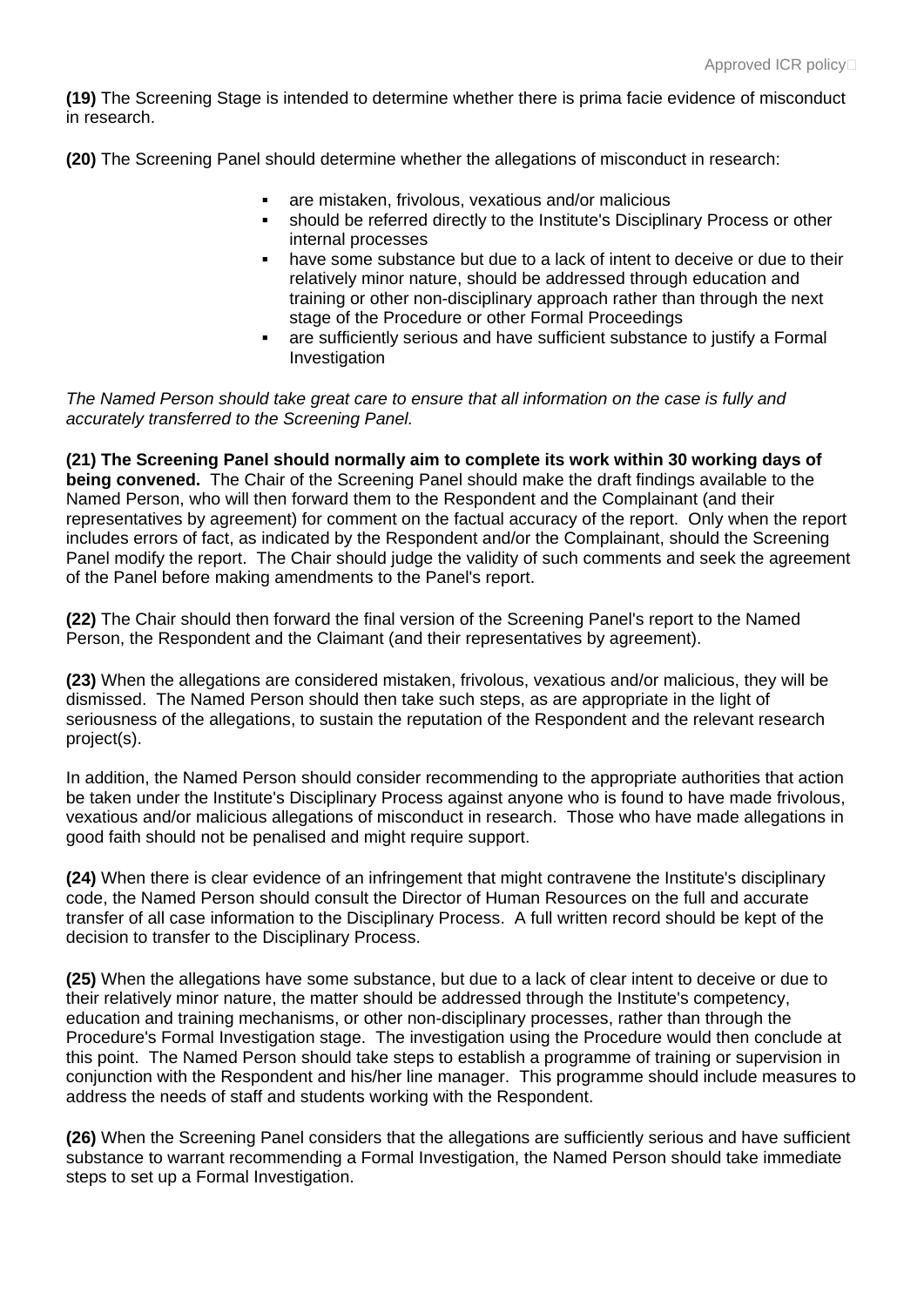### **Formal Investigation**

*Note that the Formal Investigation is designed to ensure the full and fair exploration of the allegations in the context of research and is not intended to replace or subsume any existing Disciplinary Process. The outcome of the Formal Investigation might be to recommend a transfer to the Institute's Disciplinary Process.*

**(27)** Where the Screening Panel recommends that the Procedure should progress to the Formal Investigation state, the Named Person should take immediate steps to set up the Formal Investigation Panel.

**(28)** The Named Person should inform the following that a Formal Investigation of the allegations is to take place:

- Respondent (and his/her representative by agreement)
- Complainant (and his/her representative by agreement)
- The Chief Executive
- The Chief Operating Officer
- The Director of Human Resources
- The Director of Communications
- The Scientific Secretary
- Named Person of any Partner Organisation with which either the Respondent and/or Complainant has an honorary contract, and through him/her the Heads of Organisation, Human Resources and Research

At this stage the Named Person may wish to consult UKRIO for advice and guidance, particularly regarding the nomination of members from outside the Institute to the Formal Investigation Panel.

**(29)** The Named Person should then convene the Formal Investigation Panel. The Formal Investigation Panel should examine the evidence collected during the Screening Panel's investigation following the original allegations and investigate further as required.

**(30)** During the Formal Investigation, the Formal Investigation Panel must interview the Respondent and Complainant. The role of the Investigation Panel is to review all the relevant evidence and conclude whether the allegations of misconduct in research are:

- **upheld in full**
- upheld in part
- not upheld

**(31)** The standard of proof used by the Formal Investigation Panel is that of "on the balance of probabilities".

**(32)** The Formal Investigation Panel may conclude that allegations are not upheld for reasons for being mistaken, frivolous, vexatious and/or malicious.

**(33)** Should any evidence of Misconduct be brought to light during the course of the Formal Investigation that suggests:

- further, distinct instances of misconduct in research by the Respondent, unconnected to the allegations under investigation or
- misconduct in research by another person(s)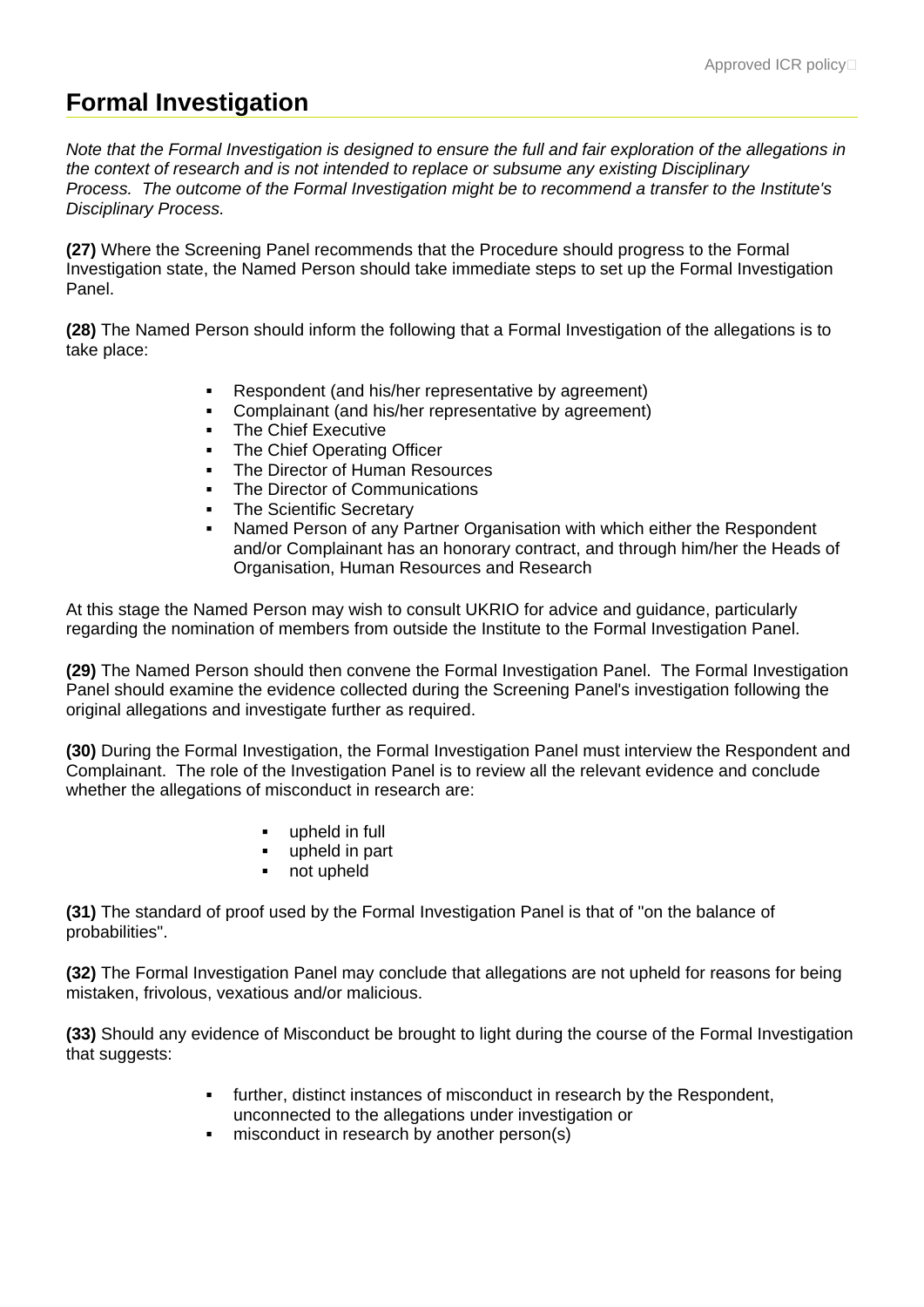then the FormalInvestigation Panel should submit these new allegations of misconduct in research to the Named Person in writing, along with all supporting evidence, for consideration under the initial steps of the Procedure.

**(34) The Formal Investigation Panel must be appointed within 30 working days of the submission of the Screening Panel's report recommending a Formal Investigation. In carrying out the Formal Investigation, the Formal Investigation Panel will not work to a prescribed timetable.** The Panel should conduct the investigation as quickly as possible without compromising the Principles of the Procedure.

**(35)** The Chair of the Formal Investigation Panel should report the progress made by the Investigation Panel, by reference to criteria agreed by the Panel in advance, to the Named Person on a monthly basis. The Named Person should also then provide appropriate information on the progress of the investigation to other interested parties which may include sending details of progress to UKRIO.

**(36)** The Formal Investigation Panel should provide a draft report of its findings to the Named Person, who should forward it to the Respondent and the Complainant (and their representatives by agreement) for comment on the factual accuracy of the report. Only when the report contains error of fact and matters that have bearing on the facts as indicated by the Respondent and/or the Complainant, and accepted by the Formal Investigation Panel, should the Chair modify the report. The Chair should judge the validity of such comments and seek the agreement of the Panel before making amendments to the Panel's report.

**(37)** The Formal Investigation Panel should then produce a final report that:

- summarises the conduct of the Formal Investigation
- states whether the allegations of misconduct in research have been upheld in whole or in part, giving the reasons for its decision and recording any differing views
- makes recommendations in relation to any matters relating to any other misconduct identified during the investigation
- addresses any procedural matters that the Formal Investigation has brought to light within the Institute and relevant partner organisations and/or funding bodies.

*In addition to reaching a conclusion over the nature of the allegations, the Formal Investigation Panel may make any recommendations with respect to:*

> *(a) whether the allegations should be referred to the relevant organisations' Disciplinary Process*

*(b) whether any action will be required to correct the record of research*

*(c) whether organisational matters should be addressed by the Institute through a review of the management of research*

*(d) other matters that should be investigated.*

*The Report should be sent to the Named Person.*

**(38)** If all or any part of the allegations are upheld, the Named Person, the Director of Human Resources and at least one other member of senior staff should then decide whether the matter should be referred to the Institute's Disciplinary Process or for other formal actions.

**(39)** The Named Person should inform the following of the conclusion of the Formal Investigation: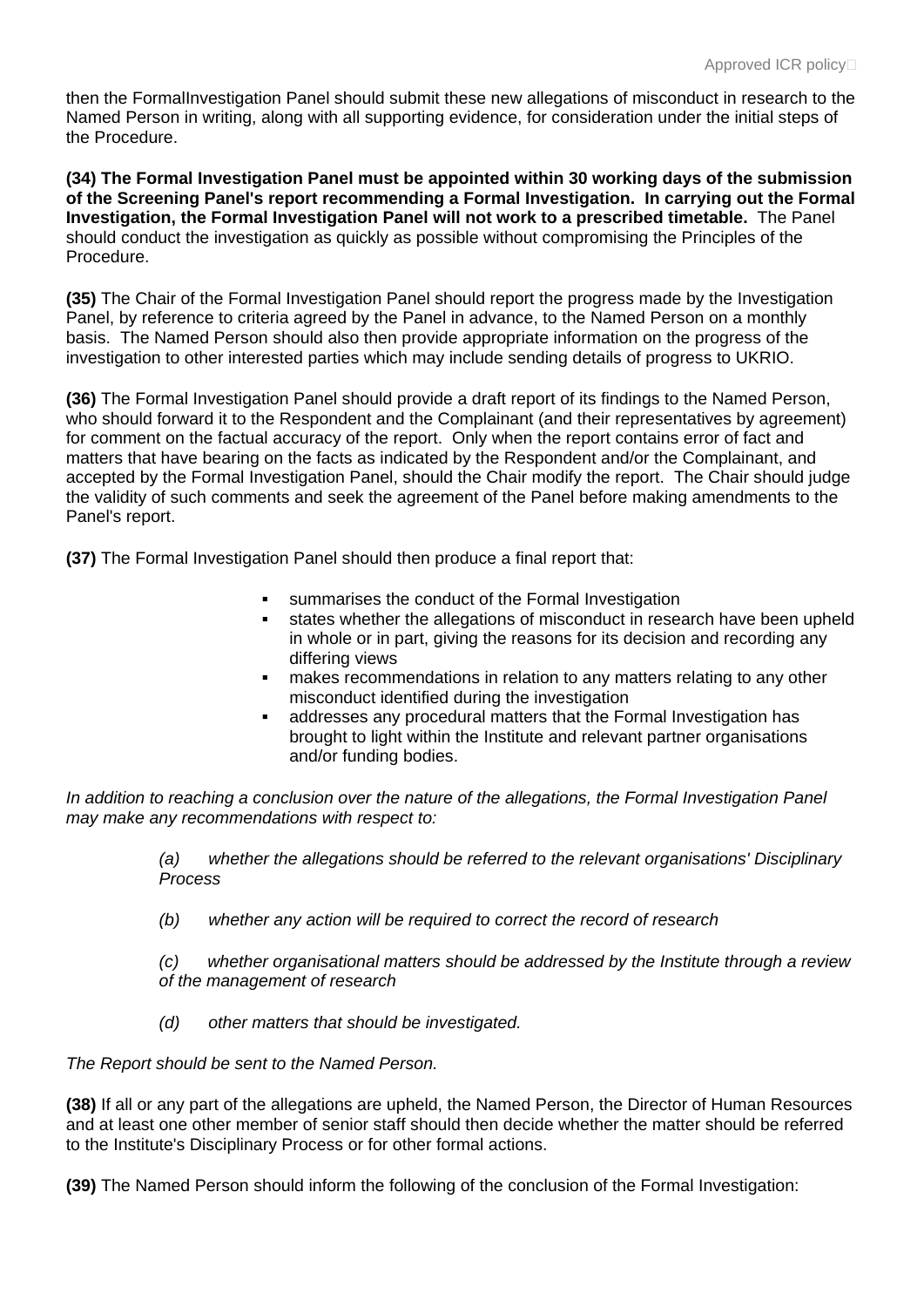- the Respondent and the Complainant (and their representatives by agreement)
- the Chief Executive, the Director of Research, the Director of Human Resources, the Head of Division(s) of the relevant Division(s) and any other relevant members of staff
- if the Respondent and/or the Complainant are employed on joint clinical/honorary contracts, the Named Person, the Head of Human Resources and the Head of Research of the other organisation(s)
- where appropriate, the responsible person within any relevant partner organisations, funding bodies and/or regulatory or professional bodies
- additionally the Named Person may wish to inform UKRIO of the conclusion of the Formal Investigation

**(40)** Should the allegations proceed to the Institute's Disciplinary Process, the report of the Formal Investigation Panel should form the basis of the evidence that the Disciplinary Panel receives. All the information collected and brought to light through the Procedure should be transferred to the Disciplinary Process.

#### *The Disciplinary Panel will receive all information on the case in a meeting with the Chair of the Formal Investigation Panel and the Named Person, to ensure that all relevant material is transferred.*

**(41)** Where the allegations have not been upheld (in full or in part) the Named Person should take such steps as are appropriate, given the seriousness of the allegations, to support the reputation of the Respondent and any relevant research project(s).

**(42)** As with the Screening Process, where the Formal Investigation Panel concludes the allegations are frivolous, vexatious and/or malicious, the Named Person should consider recommending to the appropriate authorities that action be taken under the Institute's Disciplinary Process against anyone who is found to have made frivolous, vexatious and/or malicious allegations of misconduct in research.

**(43)** It is not intended that the Procedure should be used as part of any disciplinary or regulatory process. Information gathered in the course of an investigation may become relevant to, and disclosed in, any such disciplinary or regulatory process.

**(44)** Questions relating to the reports of both the Screening and Formal Investigation Panels can only be raised with the Chair of either Panel over matters of fact. The Respondent should not have the option of appealing against the reports of either stage of the Procedure. The Respondent has the statutory right of appeal should be matter be referred to his/her employer's Disciplinary Process.

*Those who have made allegations in good faith should not be penalised and might require support.*

#### **Actions to consider**

**(45)** Where the Formal Investigation Panel concludes that the allegations are upheld in full or part, there may be a requirement to consider action in addition to any that might be recommended through the Institute's Disciplinary Process. The Named Person should consider the use of the recommendations set out in any case where misconduct in research has been investigated.

**(46)**The timing of any actions taken should be compatible with the Institute's Disciplinary Process and Appeals Process.

#### **Review of the Procedure**

**(47)** This procedure will be reviewed every five years or sooner if used. A review of the lessons learnt will be implemented after each case of alleged or confirmed research misconduct to determine whether any update to the Procedure is required.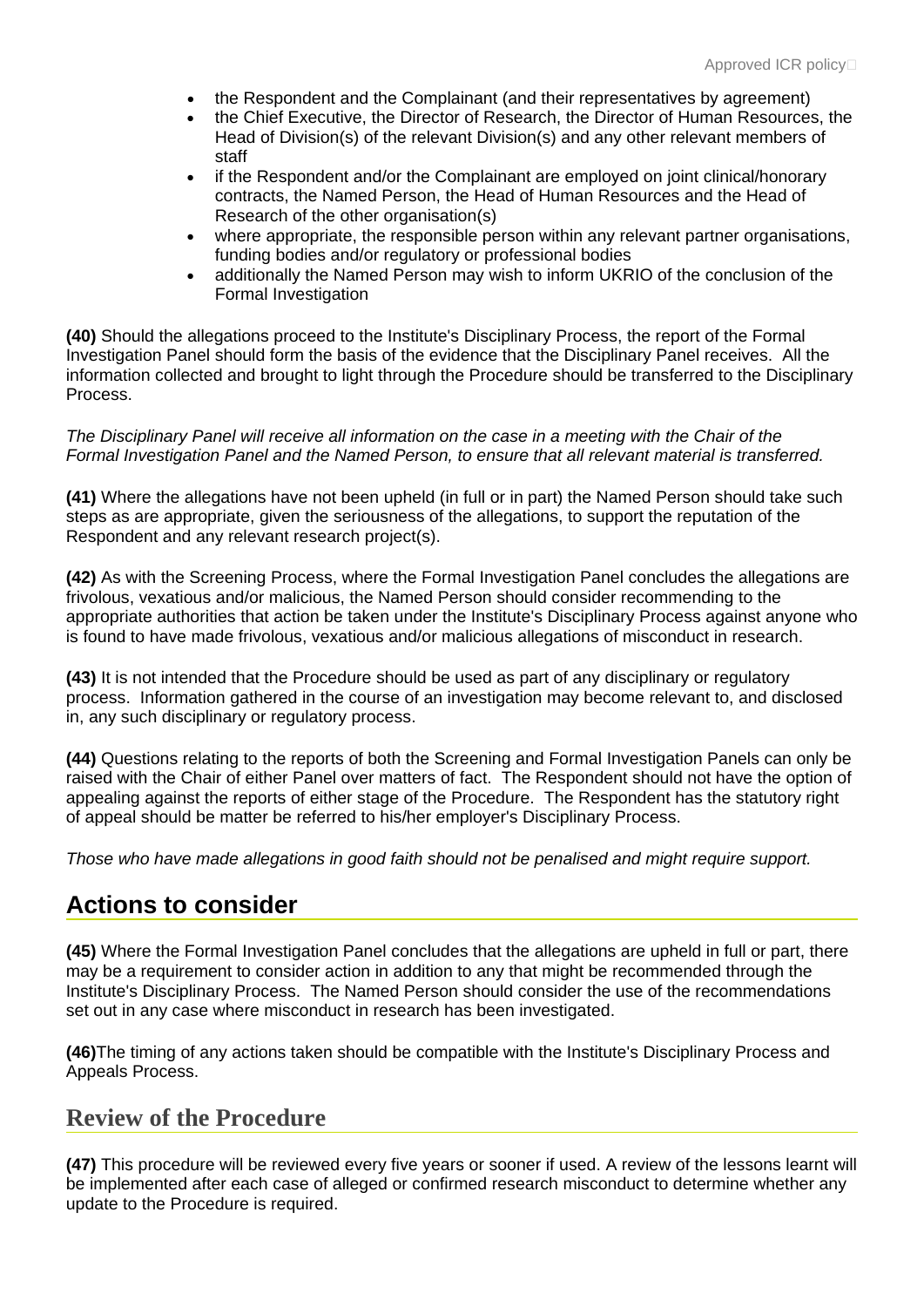*Originally approved by the Board of Trustees September 2010 (Minute Reference B/9/10/11)*

*Current revised version approved by the Executive Board in October 2020 (Minute Reference EB/10/20/5)*

*Next Review Date October 2025*

# **ANNEX 1 - PRINCIPLES**

**(1)** Misconduct in research is a serious matter. Equally, the investigation of allegations of misconduct in research must be conducted in accordance with the highest standards of integrity, accuracy and fairness.

**(2)** Those responsible for carrying out investigations of alleged misconduct in research should act with integrity and sensitivity at all times.

**(3)** The following principles of Fairness, Confidentiality, Integrity, Prevention of Detriment and Balance as defined below must inform the carrying out of this Procedure for the investigation of allegations of misconduct in research.

### **Fairness**

**(4)** The investigation of any allegations of misconduct in research must be carried out fairly and in accordance with the statutory human rights of all parties involved.

**(5)** Those responsible for carrying out this Procedure should do so with the knowledge of:

- the statutory obligations of the Institute and the rights of employees according to current law
- any additional rights and obligations particular to the Institute and/or its employees – for example those bestowed by university statutes and ordinances.

*(6)* Where anyone is formally accused of misconduct in research, that person must be given full details of the allegation in writing.

*Note: the only exception to this principle might be in circumstances where the allegations involve matters which are subject to a covert criminal investigation.*

**(7)** When someone is formally investigated for alleged misconduct in research he/she must be given the opportunity to set out his/her case and respond to the allegations against him/her.

**(8)** He/she must be allowed to:

- **ask questions**
- present information (evidence) in his/her defence
- adduce evidence of witnesses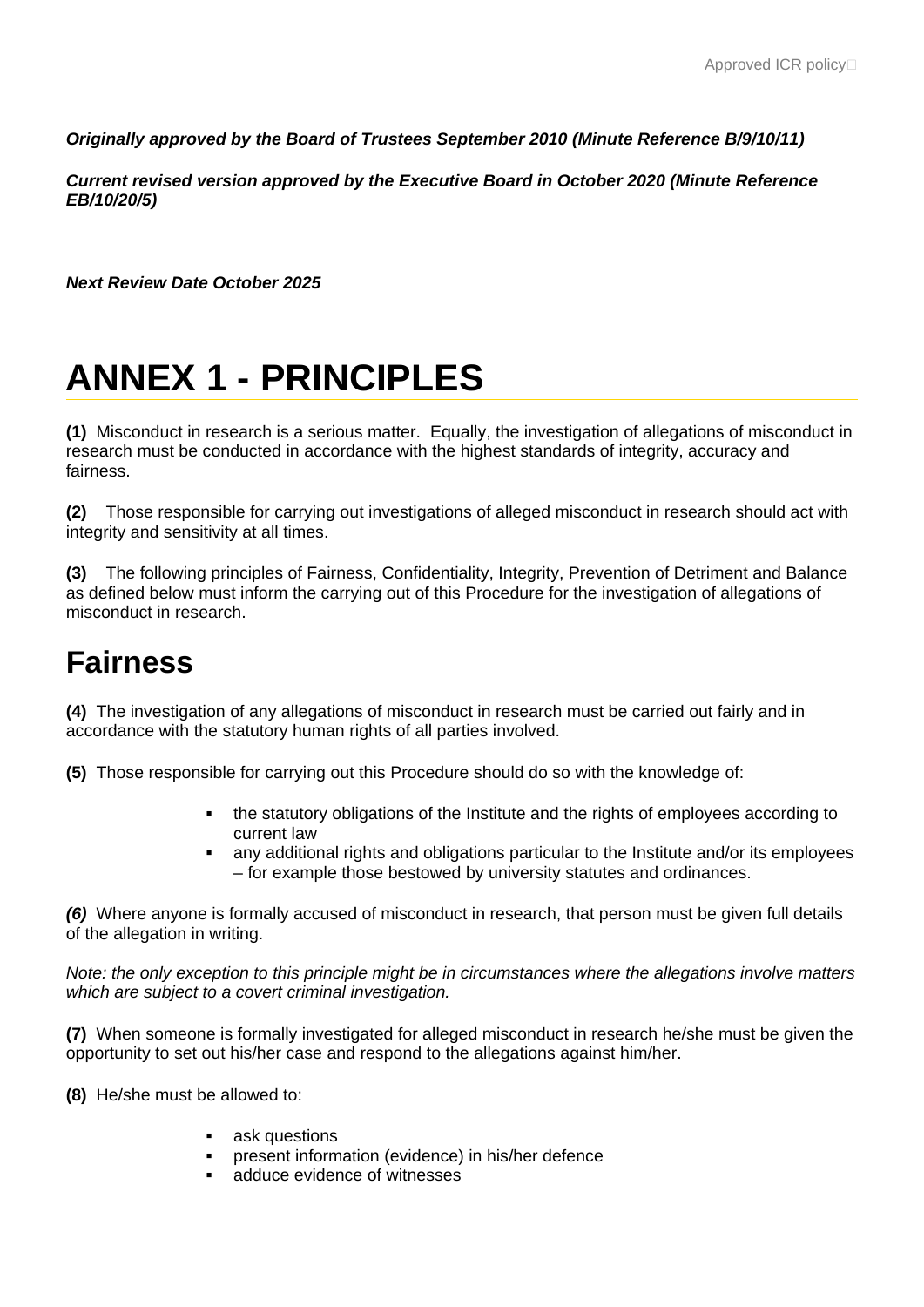raise points about any information given by witnesses (regardless of who has called the witness in question)

**(9)** The Respondent, Complainant and any witnesses involved in the Screening Process or the process before the Formal Investigation Panel may:

- be accompanied by a work colleague or Staff Side representative when he/she is required or invited to attend meetings relating to this Procedure
- seek advice and assistance from anyone of his/her choosing

 *In the case of the Respondent(s) this is a statutory right under employment law. Some employees may have additional contractual rights (such as through university statutes and ordinances) to be accompanied by persons other than those listed above.*

**(10)** To ensure a fair investigation, an individual may not be a member of both the Screening Panel and the Formal Investigation Panel and, if he/she has been involved in either, he/she should not be part of the Institute's Disciplinary Process.

## **Confidentiality**

**(11)** The Procedure should be conducted as confidentially as is reasonably practicable. The confidential nature of the proceedings should be maintained provided that this does not compromise either the investigation of the misconduct allegations, any requirements of health and safety or any issue related to the safety of participants in research.

**(12)** The confidential nature of the proceedings is essential in order to protect the Complainant, the Respondent and others involved in the Procedure.

**(13)** It is important that in the conduct of any investigation using this Procedure that the principles of confidentiality and fairness are applied with appropriate balance for both the Respondent and the Complainant (see points 40 to 43 inclusive below).

**(14)** The identity of the Complainant or the Respondent should not be made known to any third party unless:

- **EXECT** it has been deemed necessary (by those conducting the investigation) in order to carry out the investigation
- it is necessary as part of action taken against the Respondent when (at the end of the Procedure and the Institute's disciplinary/appeals processes) the allegations have been upheld
- it is necessary as part of action taken against a person who has been found to have made malicious, vexatious or frivolous allegations
- it is the stated policy of the employer/funder/other national body that the identity of individuals proved through appropriate disciplinary and appeals processes to have committed misconduct in research should be made public

*Any steps to reveal the name of the Respondent or Complainant in public, arising from the investigation of allegations of misconduct in research, should be taken only at the conclusion of the Institute's disciplinary and appeals processes and where there is a requirement and/or provision to do so.*

**(15)** Any disclosure to a third party of the identity of the Complainant or Respondent, or of any other details of the investigation, should be made on a confidential basis. The third party should understand this, and that he/she must respect the confidentiality of any information received.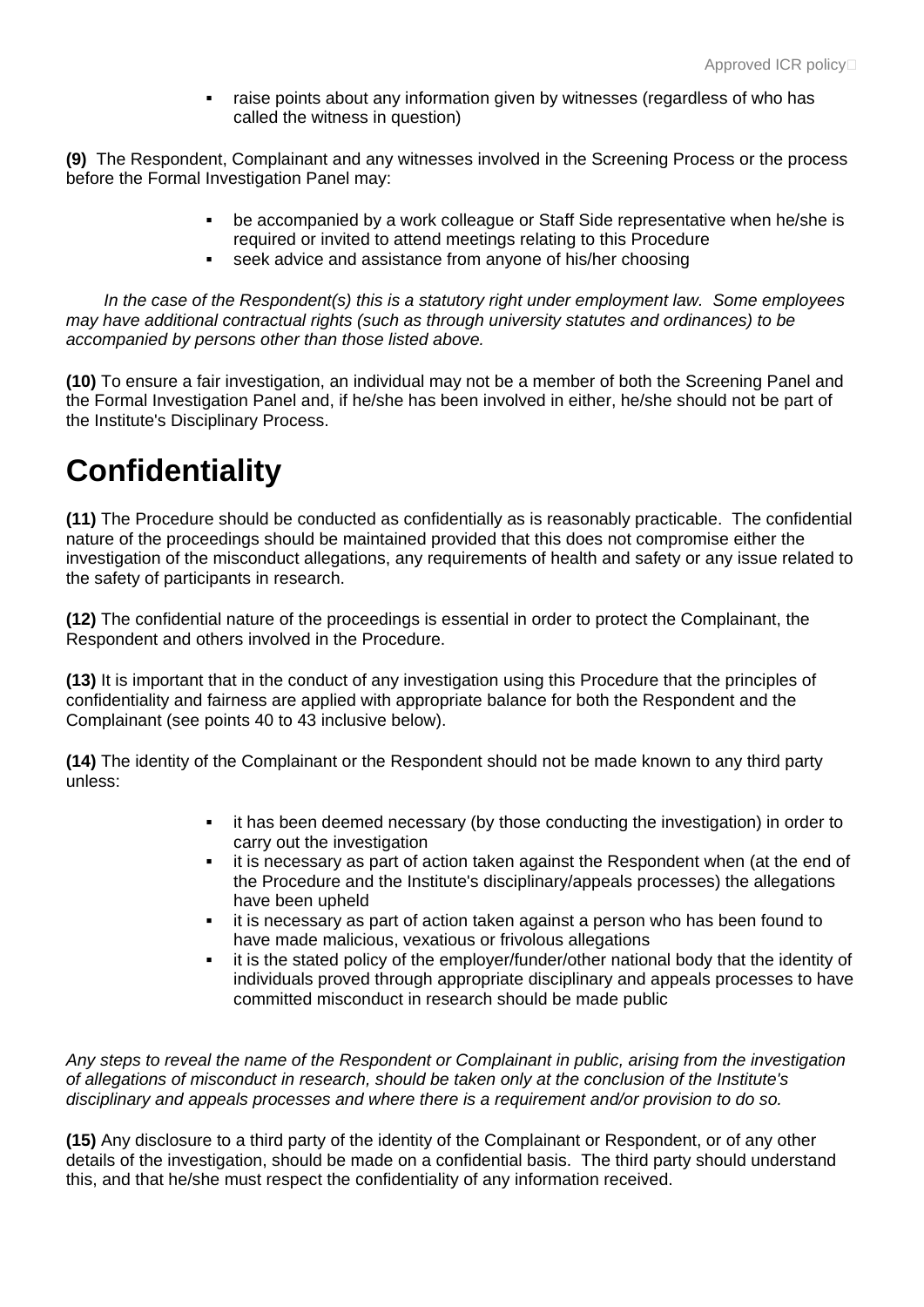**(16)** The Institute and/or its staff may have contractual/legal obligations to inform third parties, such as funding bodies or collaborating organisation(s), of allegations of misconduct in research. In such cases, those responsible for carrying this Procedure out should ensure that any such obligations are fulfilled at the appropriate time through the correct mechanisms, always keeping in mind the legal rights of the employees involved in the allegations.

**(17)** While the allegations are under investigation using this Procedure (and/or the Institute's disciplinary process), the Complainant, the Respondent, witnesses or other persons involved in this Procedure should not make any statements about the allegations to any third parties, unless formally sanctioned by the Institute or otherwise required to by law.

**(18)** Breaching confidentiality may lead to disciplinary action, unless covered by the Public Interest Disclosure Act and/or the Institute's own grievance or whistle-blowing procedures.

**(19)** In the event of any conflict between the principle of confidentiality and any of the other principles of this Procedure, those conducting the Procedure should consider the principle of Balance (see points 40 to 43 inclusive below).

## **Integrity**

**(20)** An investigation into allegations of misconduct in research using the processes of Screening or Formal Investigation of the Procedure must be fair and comprehensive. The investigation should be conducted expediently although without compromise to the fairness and thoroughness of the process.

**(21)** Anyone asked to take part in the processes as a Panel member (as detailed in Annexes 4 and 5) must make sure that the investigation is impartial and extensive enough to reach a reasoned judgement on the matter(s) raised.

**(22)** Similarly, those who give evidence to the investigation should do so honestly and objectively in accordance with the Principles of the Procedure and should be provided with relevant Sections of the Procedure before giving evidence.

**(23)** All parties involved must inform the Name Person immediately of any personal, professional or financial interests that they have which might constitute a conflict of interest as regards any aspects of the allegations, the investigation, the area(s) of research in question, or any of the persons concerned. Where the Named Person has any personal, professional or financial interest which might constitute a conflict, he/she should declare any such conflicts and refer the investigation to his/her nominated alternate, who should decide if he/she should be excluded from involvement in the investigation, recording the reasons for the decision.

*Note: The declaration of an interest by an individual does not automatically exclude him/her from participating in the investigation. The Named Person should decide if an interest declared by the individual warrants exclusion from involvement in the investigation and record the reasons for the decision.*

**(24)** In the interests of openness and transparency, inviting members from outside the Institute to join both the Screening and Formal Investigation Panels of the Procedure is recommended.

**(25)** Detailed and confidential records should be maintained on all aspects, and during all stages, of the Procedure. It is the responsibility of the Named Person to see that such records are maintained and made available at all stages for any use of the Institute's Disciplinary Processes.

**(26)** At the conclusion of the proceedings, all records should be retained by the Institute (Human Resources Team), for as long as the Institute's policy for maintaining such records requires. It is recommended that the file be given a six year review date.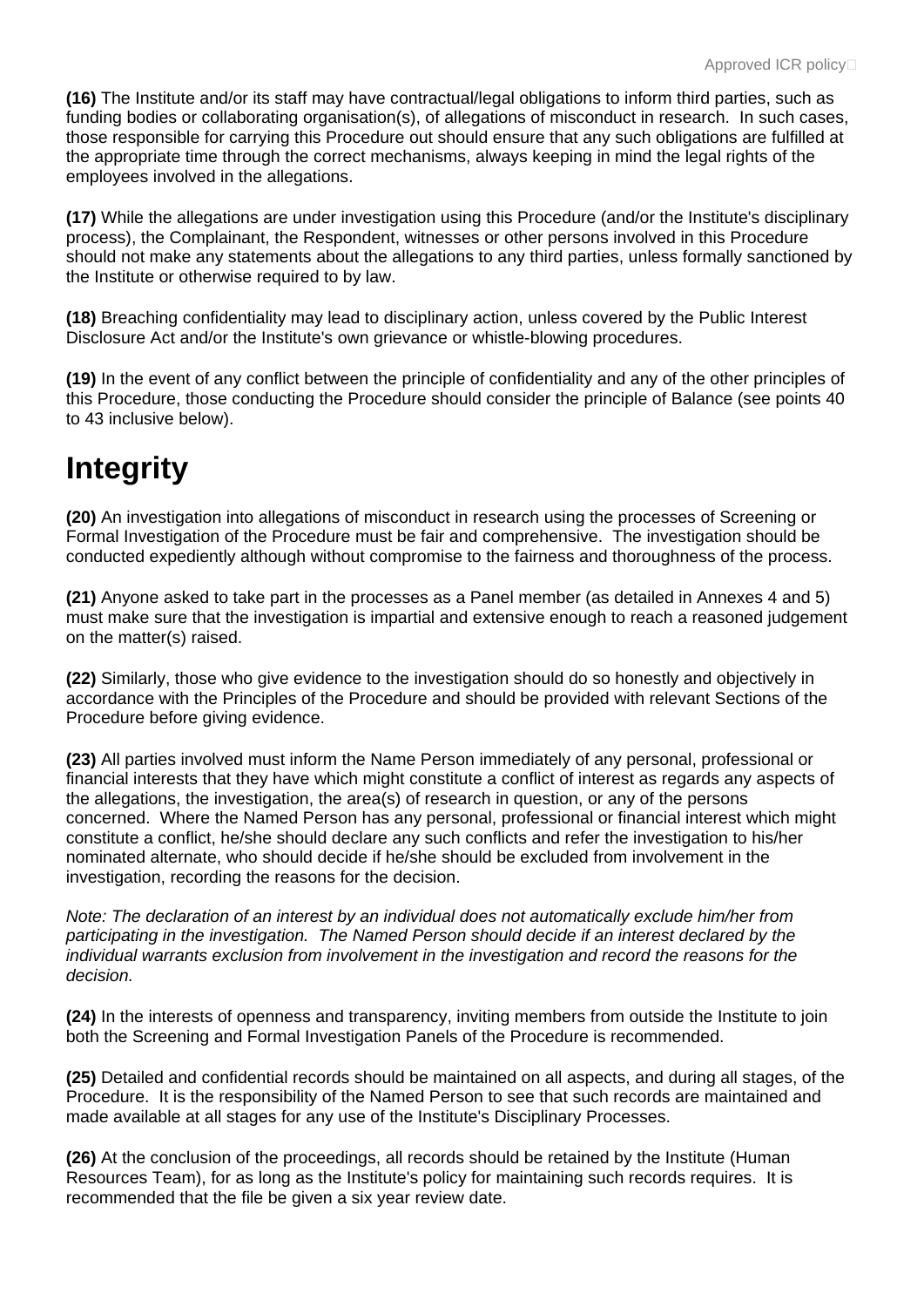**(27)** To preserve the integrity of this Procedure, great care must be taken to ensure that all relevant information is transferred to those involved in the various stages of the Procedure, such as between the Screening Panel and any Formal Investigation Panel and between the Formal Investigation Panel and any Disciplinary Process.

**(28)** Those responsible for carrying out the Procedure should recognise that failure to transfer information could lead to the process being unfair to the Respondent and/or the Complainant. It could also lead to an appeal being made on the grounds of a failure to observe the Procedure or to the collapse of the investigation.

**(29)** Suggested good practice on the keeping, transfer and storage of records can be found in Annex 7.

### **Prevention of Detriment**

**(30)** In using this Procedure, and in any action taken as a result of using the Procedure, care must be taken to protect:

- individuals against frivolous, vexatious and/or malicious allegations of misconduct in research
- the position and reputation of those suspected of, or alleged to have engaged in, misconduct, when the allegations or suspicions are not confirmed; and
- the position and reputation of those who make allegations of misconduct in research in good faith, ie in the reasonable belief and/or on the basis of supporting evidence that misconduct in research may have occurred.

**(31)** The Pre-Screening and Screening stages of the Procedure are intended to determine whether allegations are mistaken, frivolous, vexatious and/or malicious. Only allegations that are judged to be sufficiently serious and of sufficient substance will proceed to a Formal Investigation.

**(32)** It is acknowledged that allegations may be made for what appears to be malicious reasons. The Procedure should still be used where the Complainant makes a formal complaint, to establish whether the allegations are of sufficient substance to warrant investigation.

**(33)** Anyone accused of misconduct in research is entitled to the presumption of innocence.

**(34)** Formal investigation should establish, on the balance of probabilities, the truth of any allegations.

**(35)** Any formal steps taken to discipline or otherwise reprimand the Respondent, or take steps which might undermine his/her good name or reputation (or that of any other party), must be taken through the Institute's disciplinary process which provides the Respondent with the right of appeal. Only when allegations have been upheld through the Institute's disciplinary process and, where called upon, the appeals process, may it be appropriate to apply any sanctions to the Respondent.

**(36)** The Institute must take all reasonable steps to ensure that the Respondent (or any other party) does not suffer because of unconfirmed or unproven allegations.

**(37)** Involvement of the Respondent in the Procedure should not prevent the Respondent from being considered:

- **for promotion**
- or the completion of probation
- or other steps related to his/her professional development

The Institute may choose to suspend the implementation of any promotion, completion of probation or any similar step, for the period that allegations are investigated using the Procedure, rather than delay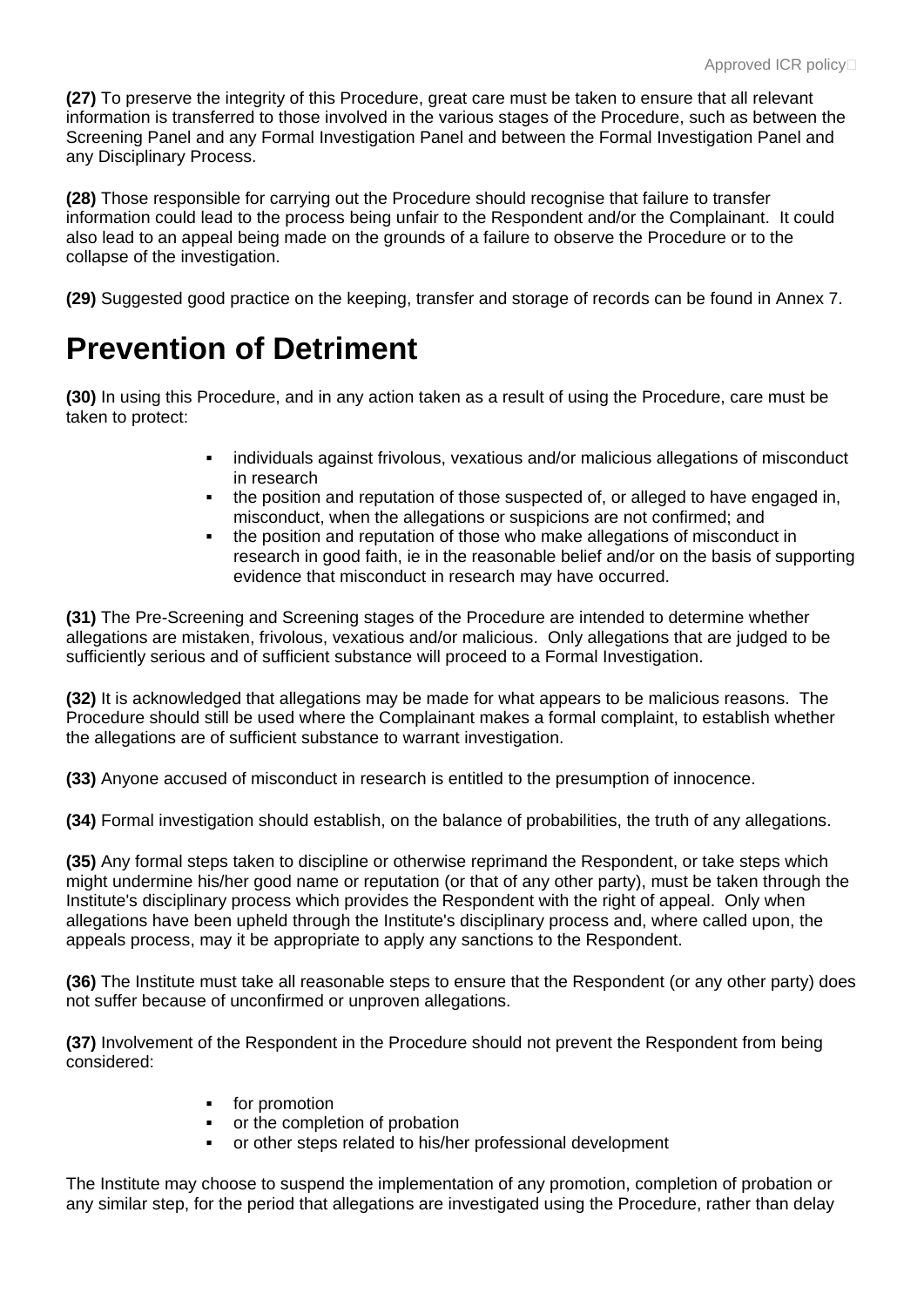the actual consideration of such matters. If the allegations are upheld at the end of the Procedure, subject to the Institute's disciplinary process and/or appeals process, the Institute's normal rules with respect to steps related to professional development, such as those detailed above, should apply.

*(38)* It should be made clear that any actions that might be taken by the Named Person in response to the notification of allegations or misconduct in research are not to be regarded as a disciplinary action and do not in themselves indicate that the allegations are believed to be true by the Institute. The Named Person and members of any Screening and Formal Investigation Panels should take steps to make it clear to the Respondent, Complainant and any other involved parties that these actions are necessary to ensure that the allegations of misconduct in research can be properly investigated.

*Note: It is recognised that an organisation may have existing internal procedures and/or legal obligations concerning staff who are under Formal Investigation of any type of misconduct and these may take precedence over the above guidelines.*

**(39)** Appropriate action should be taken against:

- Respondents where the allegations of misconduct in research have been upheld in accordance with this Procedure
- anyone who is found to have made frivolous, vexatious and/or malicious allegations of misconduct in research

### **Balance**

**(40)** Those responsible for carrying out this Procedure must be aware that there may be occasions when a balance has to be struck in the application of the Principles; for example, it may, in certain circumstances prove to be impracticable to undertake a detailed screening of the allegations without releasing the Complainant's identity to the Respondent.

**(41)** The Named Person should be responsible for resolving any such conflicts between the Principles, keeping in mind at all times that the primary goal of this Procedure is to determine the truth of the allegations. The Named Person can seek guidance from UKRIO and other bodies, as well as seeking legal advice.

**(42)** In addition, the Named Person should be responsible for ensuring the integrity of this Procedure and any actions taken as a consequence of it. The Named Person should decide the course of action to be taken in cases of doubt.

**(43)** The Named Person should keep a written record of all decisions taken throughout all the steps of the Procedure. The Named Person should liaise closely with the Chairs of the Screening and Formal Investigation Panels to ensure that a proper record is maintained throughout the Procedure.

# **ANNEX 2 - DEFINITIONS**

#### **Accepted Procedures (for research)**

Accepted procedures include but are not limited to the following:

- gaining informed consent where required
- gaining formal approval from relevant organisations where required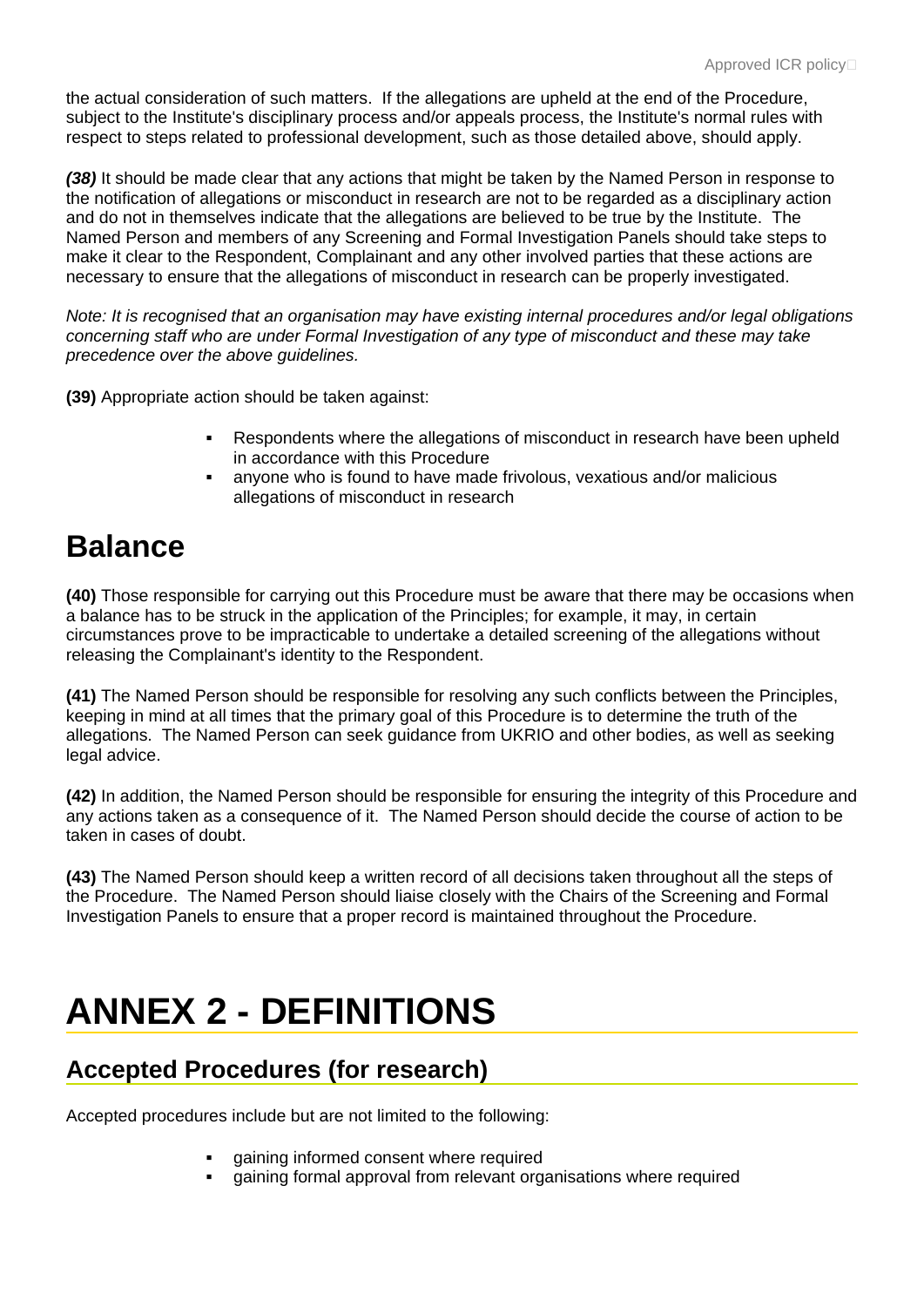- any protocols for research contained in any formal approval that has been given for the research
- any protocols for research as defined in contracts or agreements with funding bodies and sponsors
- any protocols approved by the Medicines and Healthcare products Regulatory Authority (MHRA) for a trial of medicinal products
- any protocols for research set out in the guidelines of the employing institution and other relevant partner organisations
- any protocols for research set out in the guidelines of appropriate recognised professional, academic, scientific, governmental, national and international bodies
- any procedures that are aimed at avoiding unreasonable risk or harm to humans, animals or the environment
- good practice for the proper preservation and management of primary data, artefacts and materials
- any existing guidance on good practice on research

*Note: As well as complying with accepted procedures, researchers must comply with all legislation that applies to their research*

Accepted procedures do **not** include:

- un-consented to/unapproved variations of the above
- any procedures that would encourage, or would lead to, breaches in the law

Although allegations of misconduct in research are often raised as departures from accepted procedures in the conduct of research, investigations should aim to establish intentional and/or reckless behaviour as set out in the definition of misconduct in research (below).

# **Complainant**

The Complainant is a person making allegations of misconduct of research against one or more Respondents (see below).

*Note: Where reference is made to defined roles or defined bodies in the Procedure, reference to the singular should be viewed to include the plural as appropriate.*

## **Disciplinary Process**

The Disciplinary Process refers to the Institute's mechanism for resolving disciplinary issues amongst its staff and students.

# **Employer**

The Employer is defined in this Procedure as the person or organisation who has retained the person (eg the Respondent (see below)) to carry out work, usually, but not always, through a contract of employment.

### **Formal Investigation**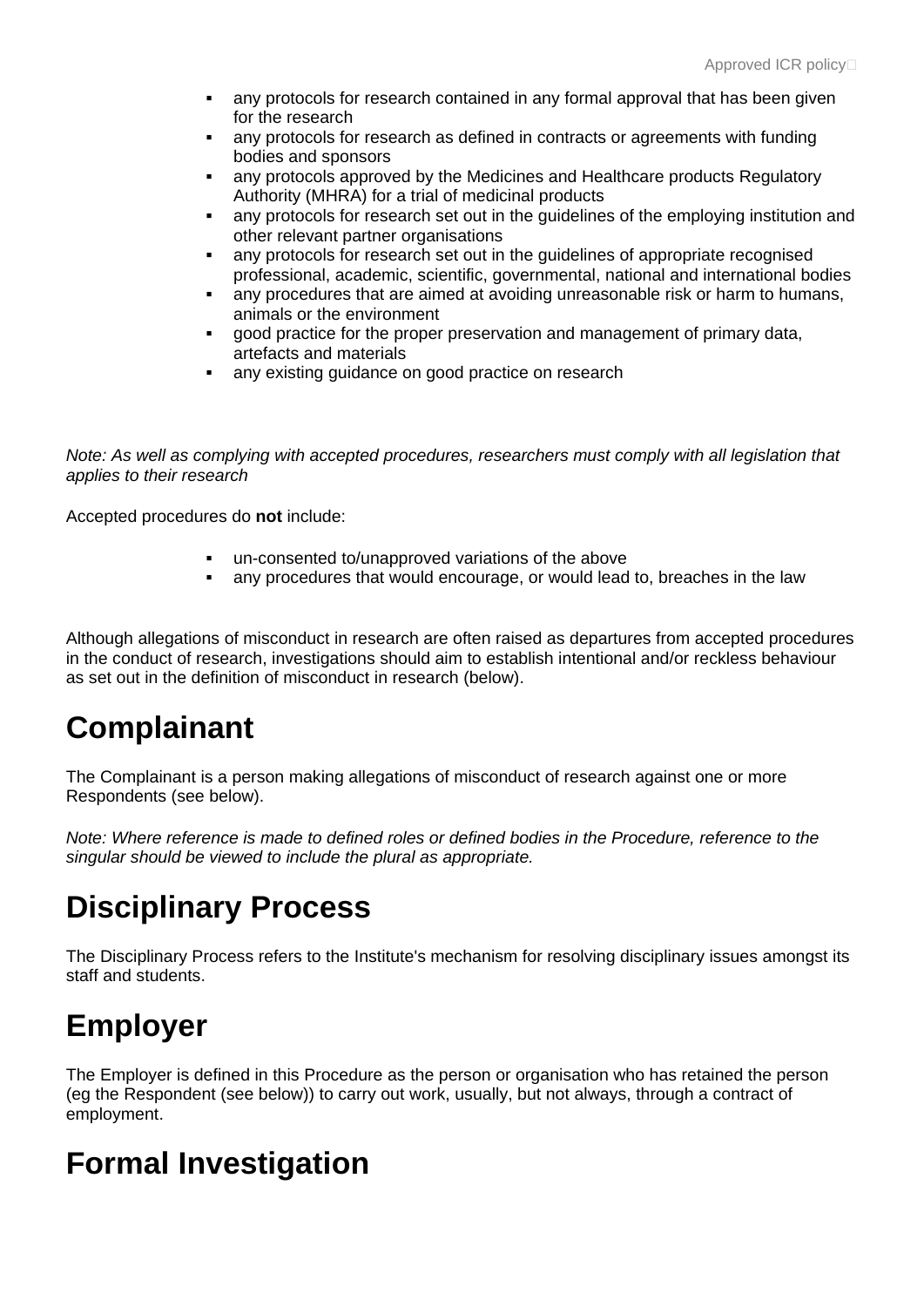The Formal Investigation is that part of the Procedure which is intended to examine the allegations of misconduct in research, hear and review the evidence, and determine whether the alleged misconduct occurred, take a view on who was responsible, and which may make recommendations as to any response that the Institute might make. The Formal Investigation will be preceded by the Screening Stage (see below).

# **Honorary Contract**

Honorary contracts are used in a variety of circumstances. As a result, it is not possible to provide blanket guidance as to which organisation should lead an investigation into allegations of misconduct in research against someone holding such a contract.

Examples of arrangements that commonly involve the issue of an honorary contract are:

- for a clinical academic working in both a university and an NHS organisation, in which case the NHS organisation would issue the honorary contract
- for an NHS consultant with an arrangement to undertake teaching and/or research in a university, in which case the university would issue the honorary contract
- for a researcher employed by a university and undertaking a research project in an NHS organisation, in which case the NHS organisation would issue the honorary contract

There are significant differences in the responsibilities that an Organisation might have for an individual according to the type of honorary contact used. For example, in the case of clinical academics with honorary contracts with an NHS organisation and NHS consultants with honorary contracts with a university, it is generally held that the honorary contract is a contract of employment in law and, therefore, depending on the circumstances of the case, the university or the NHS organisation might take the lead in an investigation of allegations of misconduct in research.

In the case of a researcher employed by the university and undertaking research in an NHS organisation, however, the honorary contract issued by the NHS organisation is not generally considered to be a contract of employment in law (though, in the case of a dispute, whether it is or not would be for a court to decide) and, in these circumstances, only the university, as the employer, could take the lead in an investigation of allegations of misconduct in research.

In either case, however, the outcome of any investigation by one party might affect the contractual relationship of the individual investigated with the other party. These are complex issues and it is therefore recommended that legal advice is sought before any investigation commences and that partner organisations liaise closely.

# **Misconduct in Research**

As defined by Research Councils UK's Policy and Code of Conduct on the Governance of Good Research Conduct - unacceptable conduct includes:

#### **Fabrication**

This includes the creation of false data or other aspects of research including documentation and participation consent.

#### **Falsification**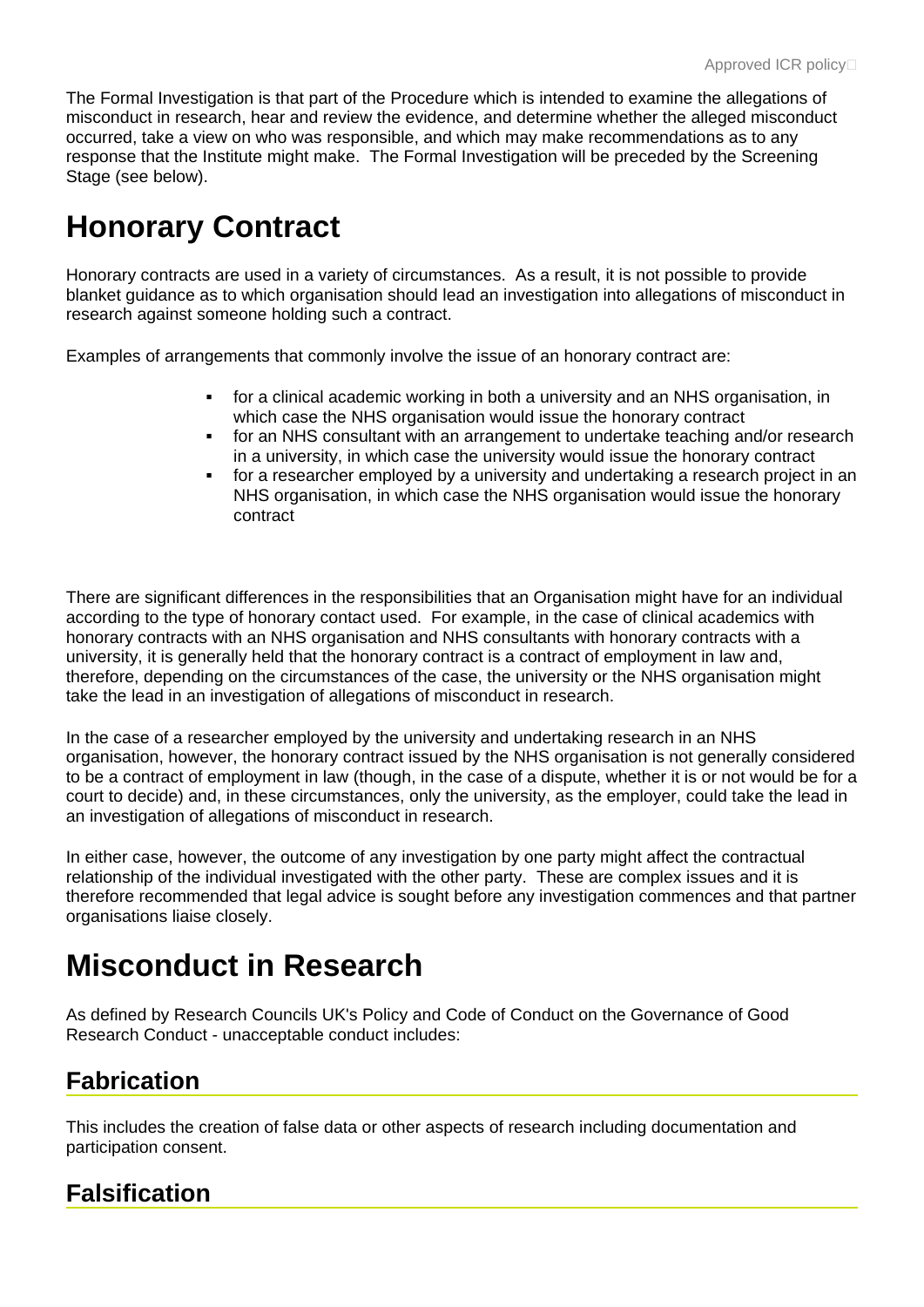This includes the inappropriate manipulation and/or selection of data, imagery and/or consents.

#### **Plagiarism**

This includes the general misappropriation or use of others' ideas, intellectual property or work (written or otherwise), without acknowledgement or permission.

#### **Misrepresentation including:**

- misrepresentation of data, for example suppression of relevant findings and/or data, or knowingly, recklessly or by gross negligence, presenting a flawed interpretation of data
- undisclosed duplication of publication, including undisclosed duplicate submission of manuscripts for publication
- misrepresentation of qualifications and/or experience, including claiming or implying qualifications or experience which are not held
- misrepresentation of involvement, such as inappropriate claims to authorship and/or attribution of work where there has been no significant contribution, or the denial of authorship where an author has made a significant contribution

#### **Mismanagement or inadequate preservation of data and/or primary materials, including failure to:**

- keep clear and accurate records of the research procedures followed and the results obtained, including interim results
- hold records securely in paper or electronic form
- make relevant primary data and research evidence accessible to others for reasonable periods after the completion of the research: data should normally be preserved and accessible for ten years, but for projects of clinical or major social, environmental or heritage importance, for 20 years or longer
- manage data according to the research funder's data policy and all relevant **legislation**
- wherever possible deposit data permanently, with a national collection

#### **Breach of duty of care, which involves deliberately, recklessly or by gross negligence:**

- disclosing improperly the identity of individuals or groups involved in research without their consent or other breach of confidentiality
- placing any of those involved in research in danger, whether as subjects, participants or associated individuals, without their prior consent, and without appropriate safeguards even with consent; this includes reputational danger where that can be anticipated
- not taking all reasonable care to ensure that the risks and dangers, the broad objectives and the sponsors of the research are known to participants or their legal representatives, to ensure appropriate informed consent is obtained properly, explicitly and transparently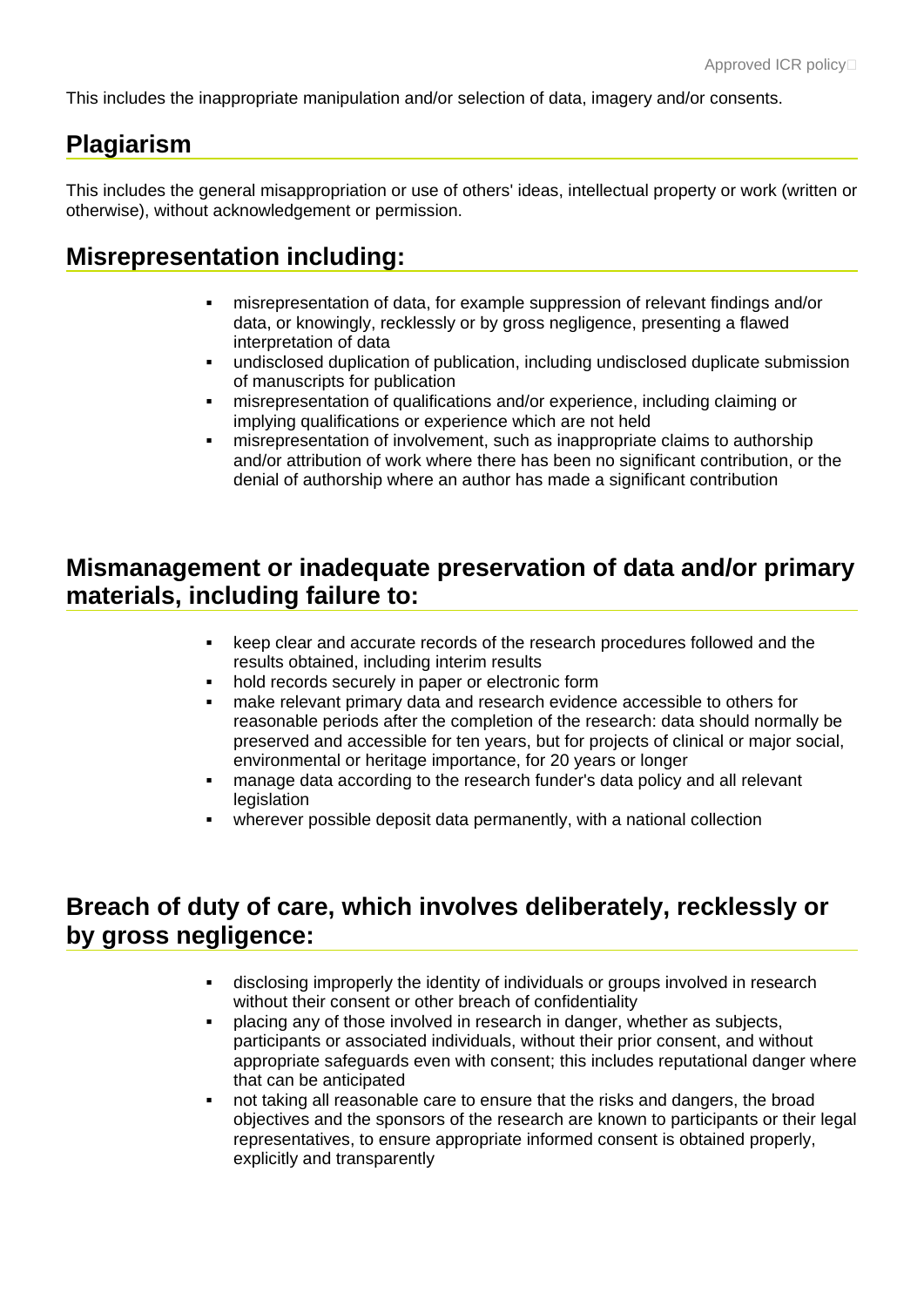- not observing legal and reasonable ethical requirements or obligations of care for animal subjects, human organs or tissue used in research, or for the protection of the environment
- improper conduct in peer review of research proposals or results (including manuscripts submitted for publication); this includes failure to disclose conflicts of interest; inadequate disclosure of clearly limited competence; misappropriation of the content of material; and breach of confidentiality or abuse of material provided in confidence for peer review purposes

For the avoidance of doubt, misconduct in research includes acts of omission as well as acts of commission. In addition, the standards by which allegations in research should be judged should be those prevailing in the country in question and at the date that the behaviour under investigation took place.

The basis for reaching a conclusion that an individual is responsible for misconduct in research relies on a judgement that there was an intention to commit the misconduct and/or recklessness in the conduct of any aspect of a research project. Where allegations concern an intentional and/or reckless departure from accepted procedures in the conduct of research that may fall directly with the terms detailed above, a judgement should be made as to whether the matter should be investigated using the Procedure.

## **Named Person**

The Named Person is defined in the Procedure as the individual nominated by the Organisation (see below) to have responsibility for receiving any allegations of misconduct in research; initiating and supervising the Procedure for investigating allegations of misconduct in research; maintaining the record of information during the investigation and subsequently reporting on the investigation to internal contacts and external organisations;and taking decisions at key stages of the Procedure.

The Named Person should have a nominated alternate who should carry out the role in his/her absence or in the case of any potential or actual conflict of interest. The Named Person and the nominated alternate should not be the Organisation's Head (Chief Executive), Head of Research (Director of Research) or Head of Personnel (Director of Human Resources).

# **Organisation**

The Organisation is defined in this Procedure as the establishment that employs the Respondent, the Named Person and, on occasions, other parties involved in the proceedings and is the host and (most likely) the Sponsor for the research to which allegations of misconduct refer.

# **The Procedure**

The Procedure refers to this publication - The Procedure for the Investigation of Misconduct in Research.

## **Professional Body**

A professional body is an organisation with statutory powers to regulate and oversee a particular profession, such as doctors or solicitors. Examples relevant to the Procedure include the General Medical Council, the Nursing and Midwifery Council and the Health Professions Council.

# **Regulatory Authority**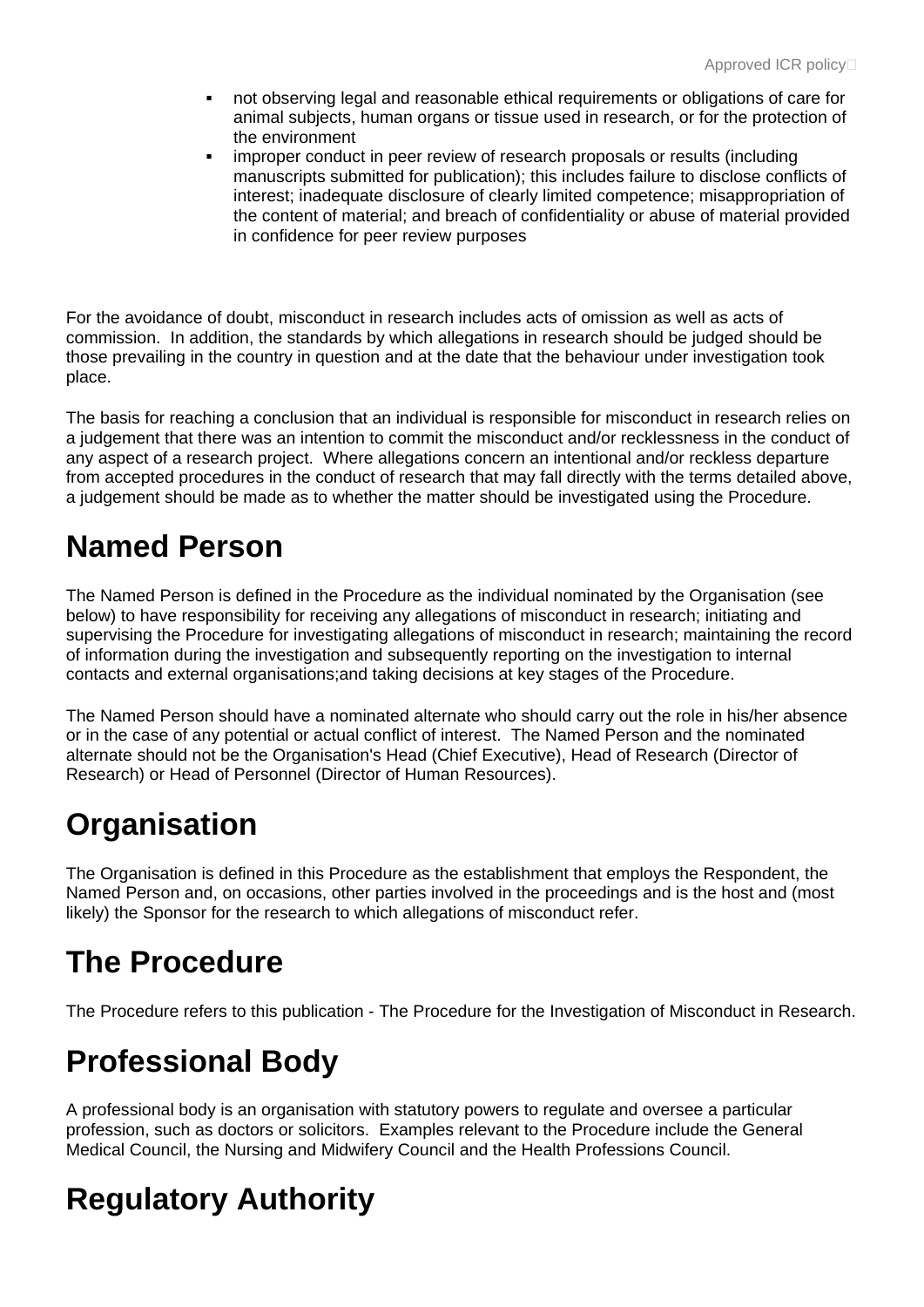A regulatory authority is an organisation with statutory powers to regulate and oversee an area of activity, such as health and safety, or medicines to be used on humans. Examples relevant to this Procedure include the MHRA, the Healthcare Commission, the Health and Safety Executive, the Mental Health Act Commission and the Council for Healthcare Regulatory Excellence.

### **Research and Scholarship**

The Research Assessment Exercise 2008 defines research and scholarship as the following:

- o 'Research' …. is to be understood as original investigation undertaken in order to gain knowledge and understanding. It includes work of direct relevance to the needs of commerce, industry, and to the public and voluntary sectors; scholarship\*; the invention and generation of ideas, images, performances, artefacts including design, where these lead to new or substantially improved insights; and the use of existing knowledge in experimental development to produce new or substantially improved materials, devices, products and processes, including design and construction.
- o It excludes routine testing and routine analysis of materials, components and processes such as for the maintenance of national standards, as distinct from the development of new analytical techniques. It also excludes the development of teaching materials that do not embody original research.
- o Scholarship…….. is defined as the creation, development and maintenance of the intellectual infrastructure of subjects and disciplines, in forms such as dictionaries, scholarly editions, catalogues and contributions to major research databases.

## **Respondent**

The Respondent is the person against whom allegations of misconduct in research have been made. He/she must be a present or past employee or student of the Organisation that is investigating the allegations using the Procedure.

*Note: Should the policies or practices of an organisation be the subject of allegations of misconduct the Head of the Organisation (the Chief Executive) would serve as the Respondent in the Procedure.*

# **Screening Stage**

The Screening Stage is that part of the Procedure which is intended to determine whether there is prima facie evidence of misconduct in research. The Screening Stage does not determine whether misconduct occurred or who might be responsible.

# **Sponsor**

The Department of Health Research Governance Framework defines a sponsor as the following:

• Individual, organisation or group taking on responsibility for securing the arrangements to initiate, manage and finance a study. (A group of individuals and/or organisations may take on sponsorship responsibilities and distribute them by agreement among the members of the group, provided that, collectively, they make arrangements to allocate all the responsibilities in this research governance framework that are relevant to the study.)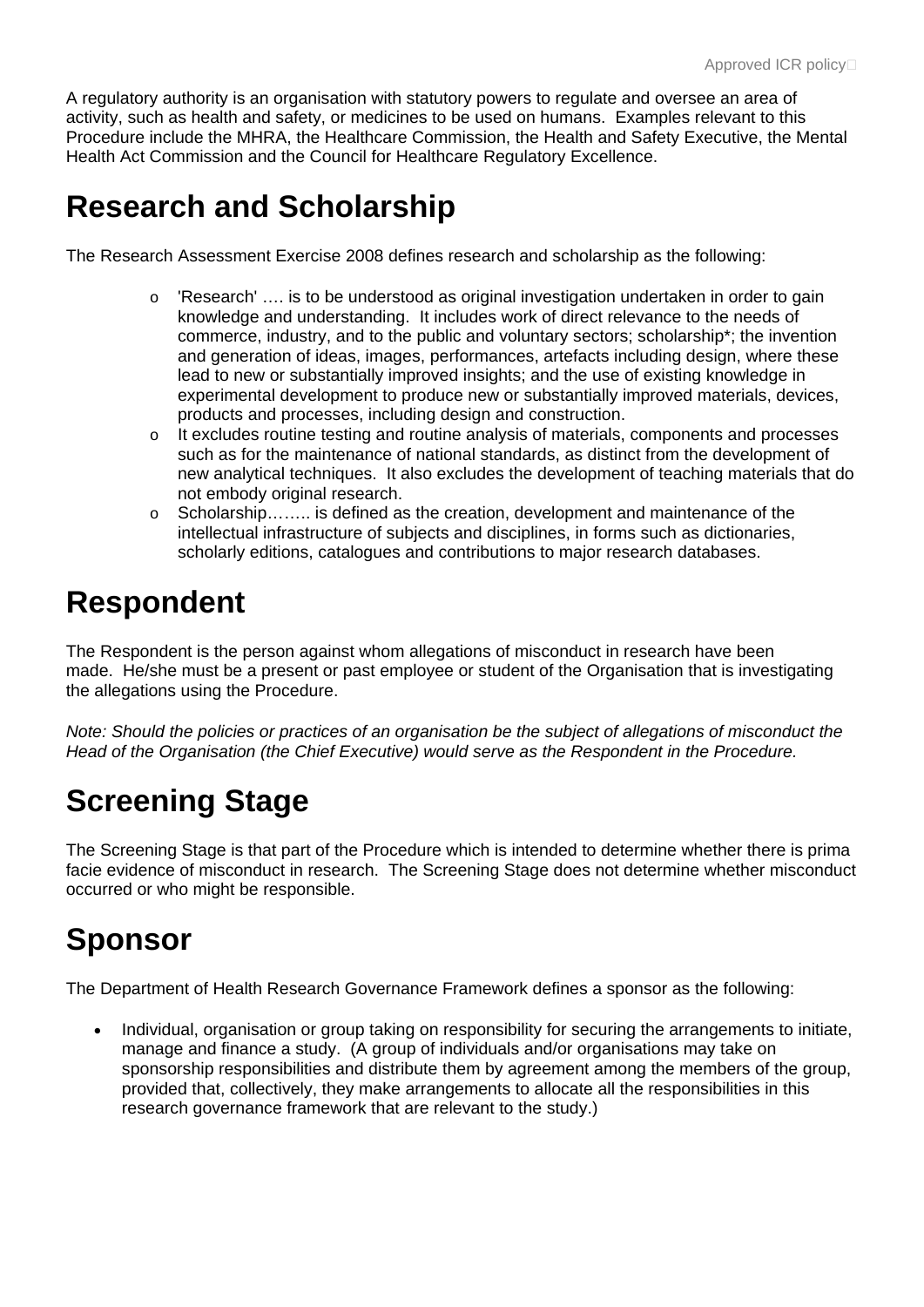For full details of the responsibilities of the Sponsor, refer to the latest version of the DH Research Governance Framework, available on the DH website. The DH definition of sponsor is used here rather than that defined by the MHRA, as it is broader in scope and relevant to research in health and biomedical sciences, rather than specifically to clinical trials.

# **ANNEX 3- COMMUNICATION WITH UKRIO**

Forms for consultation with, and for reporting the progress of an investigation into allegations of misconduct in research to, the UK Research Integrity Office are available on their website.

Advice and guidance provided by UKRIO is available to all, including research organisations and individual researchers. The service can be accessed:

- by calling the UKRIO Research Integrity Helpline on 0844 7700644
- by emailing [info@ukrio.org](mailto:helpline@ukrio.org)
- or by contacting the Office, below

UK Research Integrity Office

Sussex Innovation Croydon

No 1 Croydon

12-16 Addiscombe Road

Croydon CR0 0XT

Telephone - 020 3828 1325

Fax – 012 7370 4499 Email - [info@ukrio.org](mailto:RIO@UniversitiesUK.ac.uk) Web – www.ukrio.org

# **ANNEX 4- OPERATION OF THE SCREENING PANEL**

**(1)** The Screening Stage of the Procedure is intended to determine whether there is *prima facie* evidence of misconduct in research. The Screening Panel should be convened to investigate allegations of misconduct in research, which have passed through the initial review by the Named Person and are therefore considered as:

- not encompassing breaches of the law or areas within the domain of the relevant regulatory authority
- not encompassing breaches of the Organisation's regulations such as might require the implementation of the disciplinary process
- constituting research activity for which the Organisation is the sponsor or for which the Organisation has the primary responsibility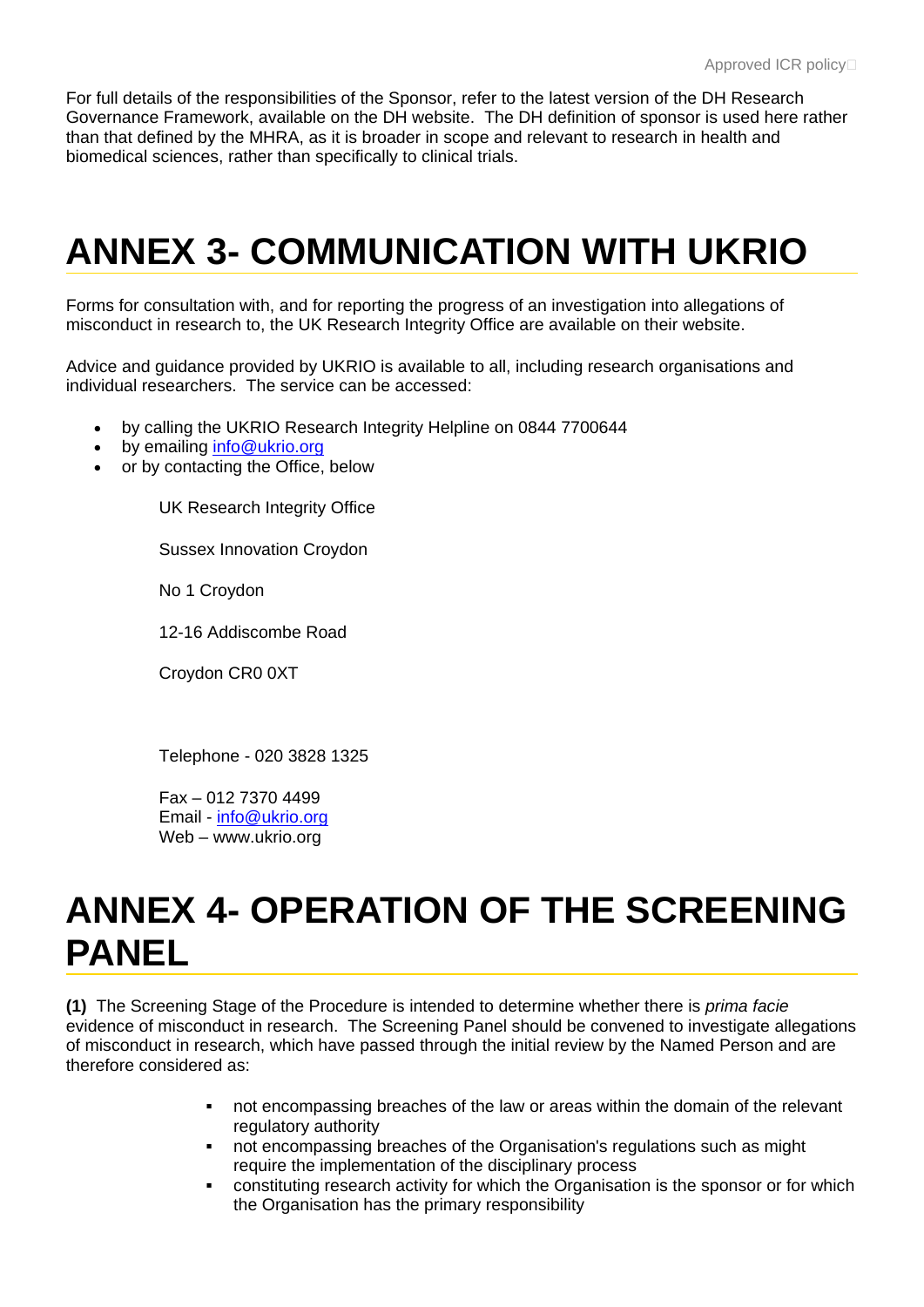- involving a Respondent where the Organisation is the primary employer or where it has primary responsibility, agreed with other employing organisations; and
- having substance, in that it is not considered **at this stage**, to be mistaken, frivolous, vexatious and/or malicious.

### **Terms of Reference for the Screening Panel**

**(2)** Members appointed to the Screening Panel should:

- elect a Chair; and
	- make a declaration that they:
		- **•** will adhere to the Principles of the Procedure (see Annex 1)
		- will abide by the Procedure as it affects the work of the Screening Panel
		- will work within the Terms of Reference for the Screening Panel
		- have declared any links to the research and/or the individuals involved in the allegations or any interests which might conflict with the Principles of the Procedure; and
		- will maintain the confidentiality of the proceedings throughout the work of the Panel and afterwards, unless formally sanctioned by the Organisation or otherwise required to by law.

**(3)** The Screening Panel should:

- maintain a record of evidence sought and received, and conclusions reached
- conduct an assessment of the evidence including interviewing the Respondent and Complainant and other witness/person whom the Panel consider relevant to the investigation
- provide a draft report to the Named Person, who will forward it to the Respondent and the Complainant (and their representatives by agreement) for comment on the factual accuracy of the report;
	- only when the report includes errors of fact, as indicated by the Respondent and/or the Complainant, should the Screening Panel modify the report. The Chair should judge the validity of such comments and seek the agreement of the Panel before making amendments to the Panel's report
	- produce a final report which considers the allegations of misconduct in research and reaches one of the conclusions below; and
	- aim to complete its work **within 30 working days**

**(4)** In concluding its work, the Screening Panel should make a recommendation that the allegations of misconduct in research:

- should be referred directly to the Organisation's disciplinary process or other internal process
- are sufficiently serious and has sufficient substance to justify a Formal **Investigation**
- have some substance but due to a lack of intent to deceive or due to their relatively minor nature, should be addressed through education and training or other non-disciplinary approach rather than through the next stage of the Procedure or other Formal Proceedings; or
- are mistaken, frivolous, vexatious and/or malicious

**(5)** The Report should be sent to the Named Person.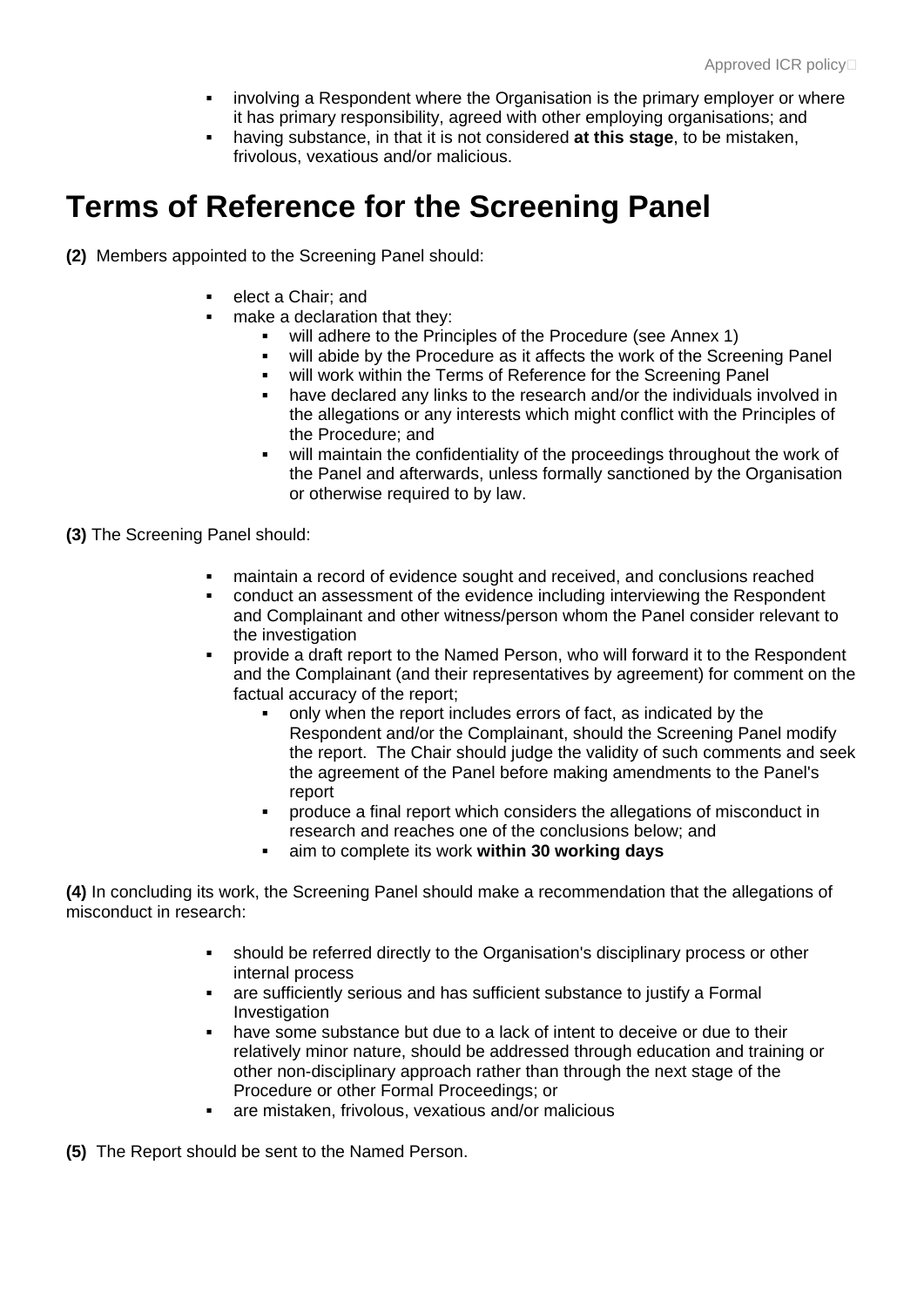**(6)** Once it has completed the report and reached a conclusion, the work of the Screening Panel is complete and it should be disbanded and members should take no part in any further investigation of the matter or make any comment on the continuing investigation, unless formally sanctioned by the Institute or otherwise required to by law. They should also remember that all information concerning the case was given to them in confidence.

*Note: The Institute may add to the Terms of Reference to address specific aspects of the investigation.* 

## **Composition of the Screening Panel**

**(7)** The Screening Panel should consist of at least three senior members of staff selected by the Named Person from those (within the Organisation), who have previously indicated their willingness to serve on such a Panel.

- **(8)** In selecting the Screening Panel members, the Named Person should consider:
	- the subject matter of the allegations, including whether it could be advantageous for members of the Panel to possess any specialised knowledge or investigative skill
	- any personal, professional or financial conflicts of interest that might arise
	- any links with any of the persons involved (Respondents or Complainants)
	- any personal connections with the subject matter of the allegations; and
	- any connections with the work through, for example, the Organisation's groups established to review proposals for research or ethics committees
- **(9)** Members of the Screening Panel should sign a declaration confirming that they will:
	- abide by the conditions and provisions of the Procedure as it affects the work of the Screening Panel
	- work within the Terms of Reference for the Screening Panel (detailed above)
	- **EXECUTE:** respect the confidentiality of the proceedings
	- adhere to the Principles of the Procedure (see Annex 1)
	- undertake the work of the Panel within the timetable of 30 working days from being convened

**(10)** The Named Person must **not** be a member nor seek to influence the work of the Screening Panel.

**(11)** It is desirable, but not essential, that one or more members of the Screening Panel be selected from outside the Organisation, rather than members drawn from within the Organisation. Allegations that involve senior staff and/or that are judged to be especially serious, complex or controversial may particularly benefit from the presence of someone external to the Organisation on the Screening Panel. There would be advantage in the review of allegations that involve staff on joint clinical/honorary contracts for there to be on the Screening Panel an appropriate member of staff from the other employing Organisation(s).

**(12)** Both Respondent and Complainant may raise with the Named Person concerns that they may have about those chosen to serve on the Screening Panel but neither has a right of veto over those nominated.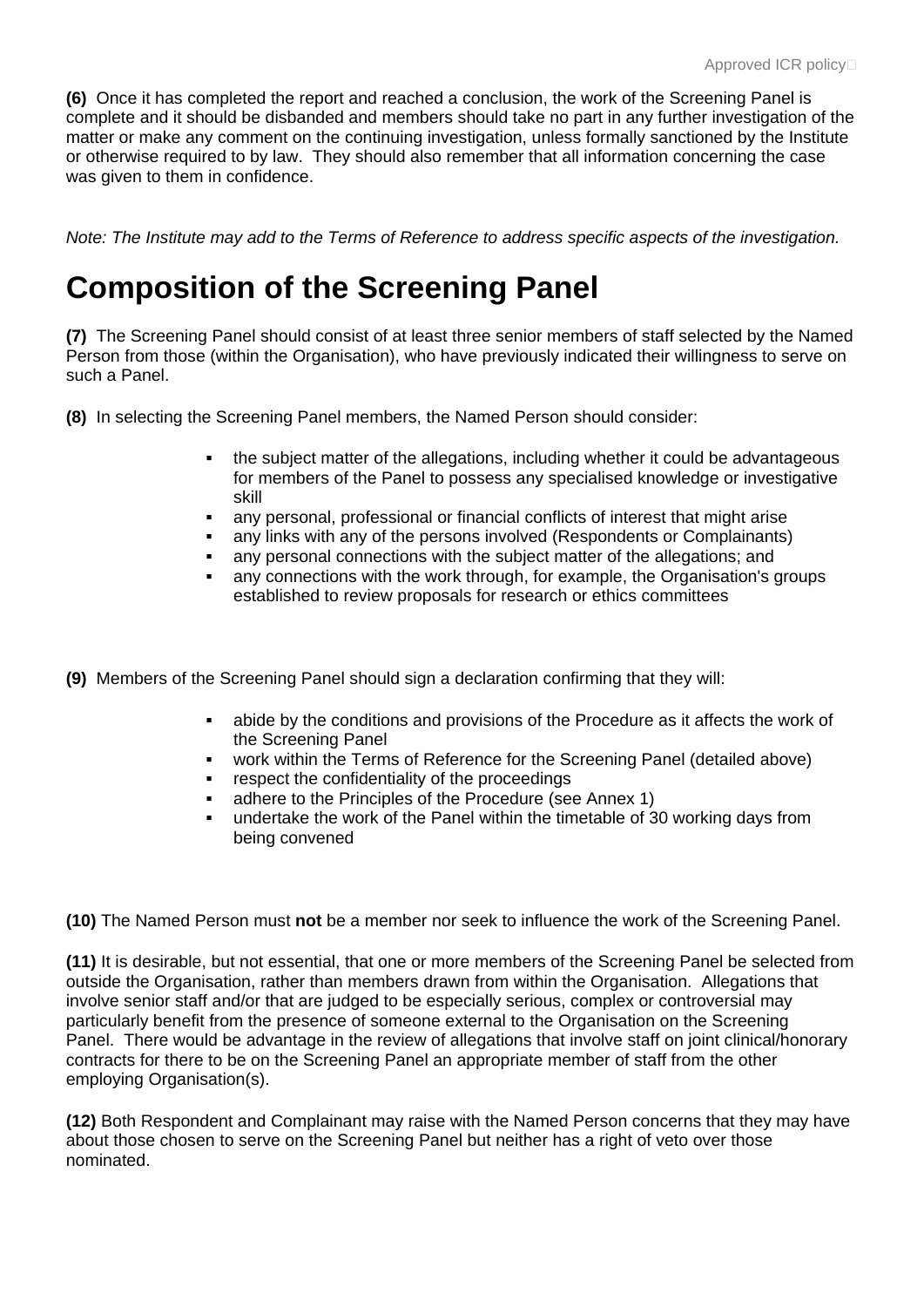**(13)** The Named Person may choose to consult UKRIO so as to nominate member(s) from their Register of Advisers to sit as member(s) of the Screening Panel.

**(14)** Once convened, the membership of the Screening Panel should not be added to. Members unable to continue should not be replaced. In the event that the Chair stands down or the membership falls below three, the Named Person should take steps to recruit additional members or re-start the Screening process.

### **The work of the Screening Panel**

**(15)** The Screening Panel may call expert witnesses to give advice if necessary and as appropriate but such witnesses do not become members of the Screening Panel. The Screening Panel may also seek guidance from UKRIO and its Advisers.

**(16)** All contributions to the process of screening should be recorded and maintained for subsequent use.

**(17)** The Chair has the responsibility to ensure maintenance of a record of all proceedings.

**(18)** To perform its function the Screening Panel should:

- review the submission and supporting evidence provided by the Complainant
- review the evidence and supporting documentation from the Respondent who should be given the opportunity to respond to the allegations, set out his/her case and to present evidence
- review any background information relevant to the allegations
- interview the Respondent, the Complainant and other individuals who might provide relevant information to assist the Panel

*Note that:*

- *those interviewed by the Screening Panel may be accompanied by a fellow employee or a trade union representative*
- *furthermore, some employees may have additional contractual rights to be accompanied by persons other than those listed above, for example, a partner, spouse or legal representative*
- *the Organisation may not be in a position to compel those with information to attend, or to provide that information to the Panel*

### **The findings of the Screening Panel**

**(19)** The Screening Panel should consider the evidence and determine whether the allegations:

- should be referred directly to the Organisation's disciplinary process or other internal process; or
- are sufficiently serious and has sufficient substance to justify a Formal Investigation; or
- have some substance but due to a lack of intent to deceive or due to their relatively minor nature, should be addressed through education and training or other non-disciplinary approach rather than through the next stage of the Procedure or other Formal Proceedings; or
- are mistaken, frivolous, vexatious and/or malicious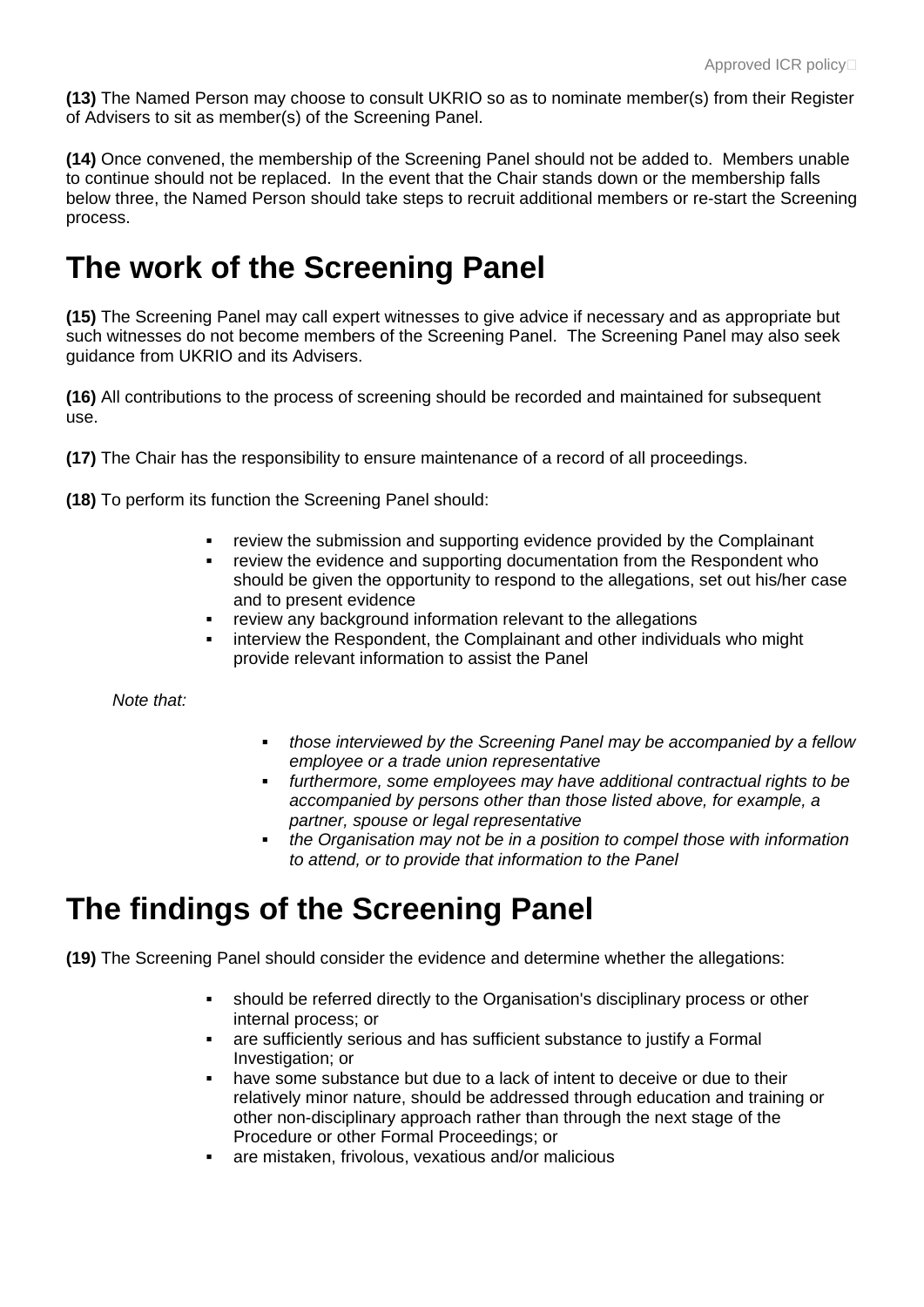**(20)** The Screening Panel's draft report will be made available to the Respondent and the Complainant for them to comment on the factual accuracy of the report. Only where the report includes errors of fact as indicated by the Respondent and/or the Complainant should the Screening Panel modify the report. The Chair should determine the truth of the comments and seek the agreement of the majority of the Panel members before making amendments of substance to the Panel's report.

**(21)** The Panel should then inform all relevant parties of its conclusion (including representatives of the Respondent and the Complainant by agreement) and the reasons for reaching that conclusion in a final report (see Terms of Reference above).

**(22)** The work of the Screening Panel is then concluded and the Panel is disbanded. Members of the disbanded Screening Panel should not make any comment on the continuing investigation, unless formally sanctioned by the Organisation or otherwise required to by law. They should also remember that all information concerning the case was given to them in confidence.

**(23)** Any queries or request for comment should be referred to the Named Person.

**(24)** Those who have contributed to the disbanded Screening Panel should have no further involvement in the Procedure, unless formally asked to clarify a point in their written report, at a subsequent part of the investigation.

**(25)** Involvement in either the Screening or the Formal Investigation Panel rules out participation in any disciplinary process.

# **ANNEX 5 - OPERATION OF THE FORMAL INVESTIGATION PANEL**

**(1)** The Formal Investigation Panel should be convened to investigate allegations of misconduct in research which have passed through the Screening Stage and are therefore considered to be sufficiently serious and of sufficient substance to justify a Formal Investigation.

### **Terms of Reference for the Formal Investigation Panel**

**(2)** Members appointed to the Formal Investigation Panel should:

elect a Chair

*It is desirable, but not essential, for the Panel to include a member who either holds or has held judicial office or to be a barrister or solicitor of at least ten year's standing*

- declare that they:
	- will adhere to the Principles of the Procedure (see Annex 1)
	- will abide by the Procedure as it affects the work of the Formal Investigation Panel
	- will work within the Terms of Reference for the Formal Investigation Panel
	- have declared any links to the research and/or the individuals involved in the allegations or any interests which might conflict with the Principles of the Procedure; and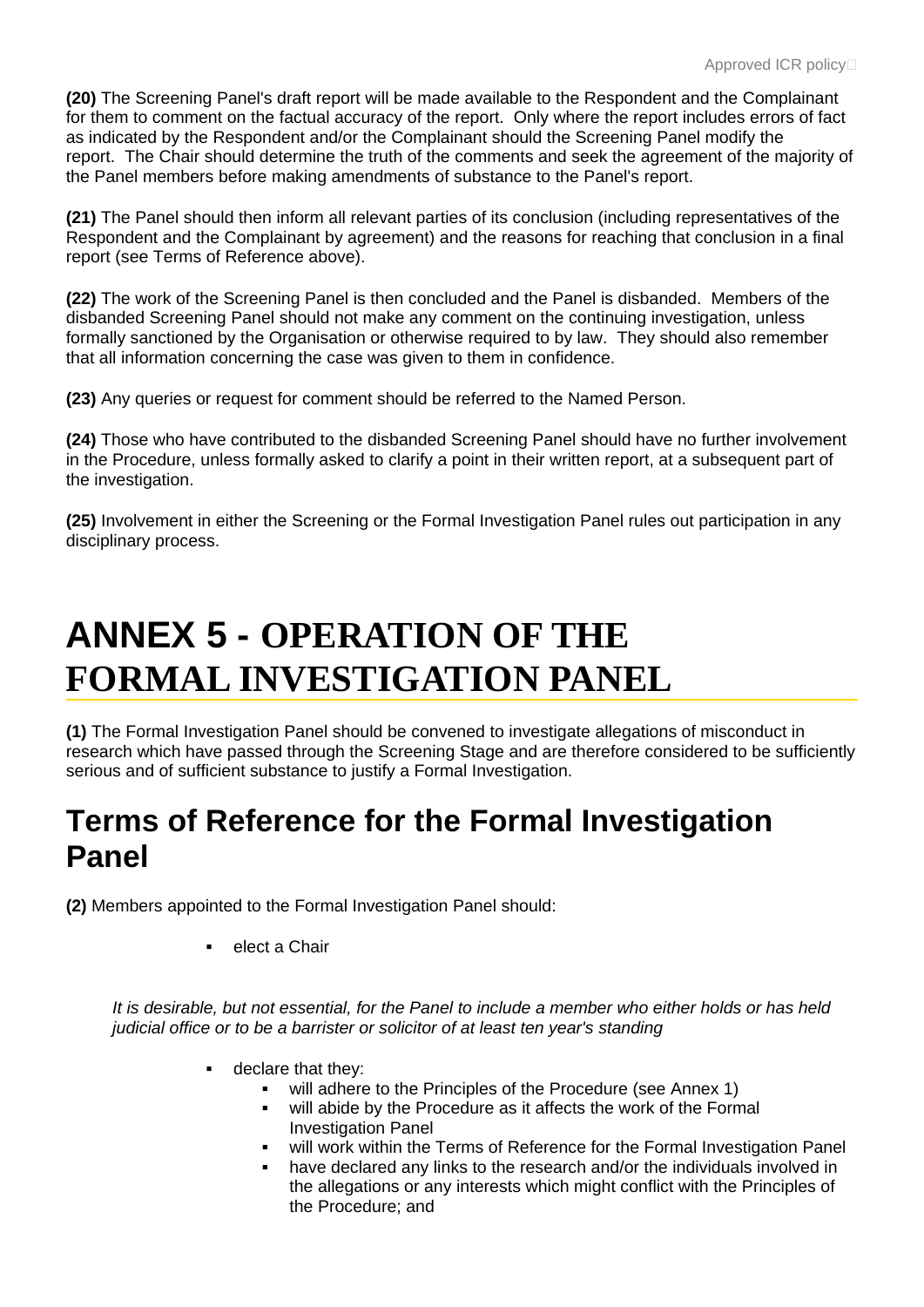- will respect the confidentiality of the proceedings throughout the work of the Panel and afterwards, unless formally sanctioned by the Organisation or otherwise required to by law.
- **(3)** The Formal Investigation Panel should:
	- receive all relevant information from the Screening Panel as background for the investigation
	- set a date for the investigation, which should be conducted as quickly as possible without compromising the stated Principles of the Procedure
	- maintain a record of evidence sought and received, and conclusions reached
	- conduct an assessment of the evidence
	- hear the Complainant and such other individuals as the Panel consider relevant to the investigation
	- hold a Formal Hearing, to hear the Respondent's response to the allegations made
	- consider the allegations of misconduct in research and reach a conclusion on the allegations with the standard of proof used to reach that decision being "on the balance of probabilities"
	- provide a draft report to the Named Person, who should forward it to the Respondent and the Complainant (and their representatives by agreement) for comment on the factual accuracy of the report;
		- only when the report includes errors of fact, as indicated by the Respondent and/or the Complainant, should the Formal Investigation Panel modify the report. The Chair should judge the validity of such comments and seek the agreement of the Panel before making amendments to the Panel's report
		- report any further, distinct, instances of misconduct in research by the Respondent which may be disclosed, unconnected to the allegations under investigation and/or misconduct in research by another person or persons, to the Named Person in writing, along with supporting evidence; and
		- aim to reach a unanimous decision, failing which a majority decision will be acceptable.

*Note that the Formal Investigation Panel may conclude that allegations are upheld in part as well as concluding that they are upheld in full.*

**(4)** The Formal Investigation Panel should then produce a final report that:

- **summarises the conduct of the investigation**
- states whether the allegations of misconduct in research have been upheld in whole or in part, giving the reasons for its decision and recording any differing views
- makes recommendations in relation to any matters relating to any other misconduct identified during the investigation
- addresses any procedural matters that the investigation has brought to light within the Organisation and relevant partner organisations and/or funding bodies.

*In addition to reaching a conclusion over the nature of the allegations, the Formal Investigation Panel may make recommendations with respect to:*

- 1. *whether the allegations should be referred to the relevant organisation's disciplinary process*
- 2. *whether any action will be required to correct the record of research*
- 3. *whether organisational matters should be addressed by the Organisation through a review of the management of research*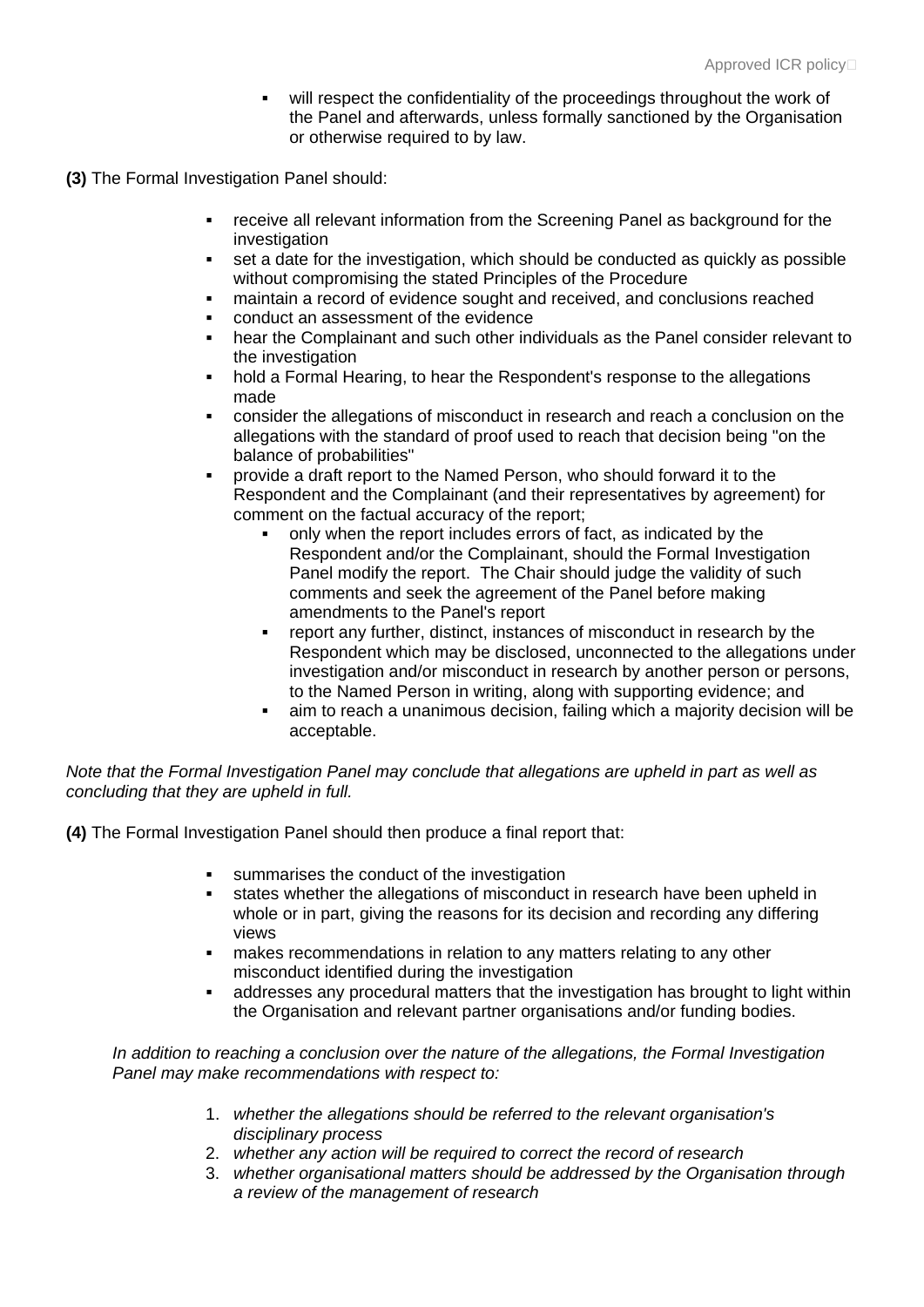#### 4. *other matters that should be investigated*

**(5)** The Report should be sent to the Named Person.

**(6)** Once it has completed the report and reached a conclusion, the work of the Formal Investigation Panel is complete and it should be disbanded and members take no part in any further investigation of the matter, unless formally asked to clarify a point in their written report at a subsequent investigation. As the matter may then give rise to disciplinary or other action, members of the disbanded Formal Investigation Panel should not make any comment on the matter in question, unless formally sanctioned by the Institute or otherwise required to by law. They should also remember that all information concerning the case was given to them in confidence.

*Note: the Institute may add to the Terms of Reference to address specific aspects of the investigation.*

### **Composition of the Formal Investigation Panel**

**(7)** The Formal Investigation Panel should consist of at least three, and always an uneven number of, senior members of staff selected by the Named Person from those with relevant skills and experience to serve on such a Panel.

**(8)** In selecting members of the Formal Investigation Panel, the Named Person should consider:

- the subject matter of the allegations, including whether it would be advantageous for members of the Panel to possess any specialised knowledge or investigative skills
- any potential conflicts of interest
- any potential links with any of the persons involved (Respondents or Complainants), or personal connections with the subject matter of the allegations
- whether a nominee was involved in the Screening Panel, as this excludes such a person from serving on the Investigation Panel
- any connections with the work through, for example, the Institute's groups established to review proposals for research or its ethics committee(s).

**(9)** It is a requirement that one or more members of the Formal Investigation Panel be selected from outside the Organisation. Such external members replace internal members of the Investigation Panel rather than being in addition to them. Allegations that involve senior staff and/or that are judged to be especially serious, complex or controversial may benefit particularly from a member who is not associated with the Organisation. There would also be advantage in the review of allegations that involve staff on joint clinical/honorary contacts for there to be on the Formal Investigation Panel an appropriate member of staff from the other employing organisation(s).

**(10)** The Named Person may choose to consult UKRIO to nominate member(s) from the Register of Advisers to sit as member(s) of the Formal Investigation Panel.

**(11)** At least two members of the Panel should have experience in the area of research in which the alleged misconduct has taken place, although they should not be members of the Department concerned. Where allegations concern highly specialised areas of research the Formal Investigation Panel should have at least one member with specialised knowledge of the field.

**(12)** The Named Person must **not** be a member nor seek to influence the work of the Formal Investigation Panel.

**(13)** The Named Person should nominate members of the Formal Investigation Panel for approval by the Chief Executive or a nominated deputy (the Director of Research). The Chief Executive, or his/her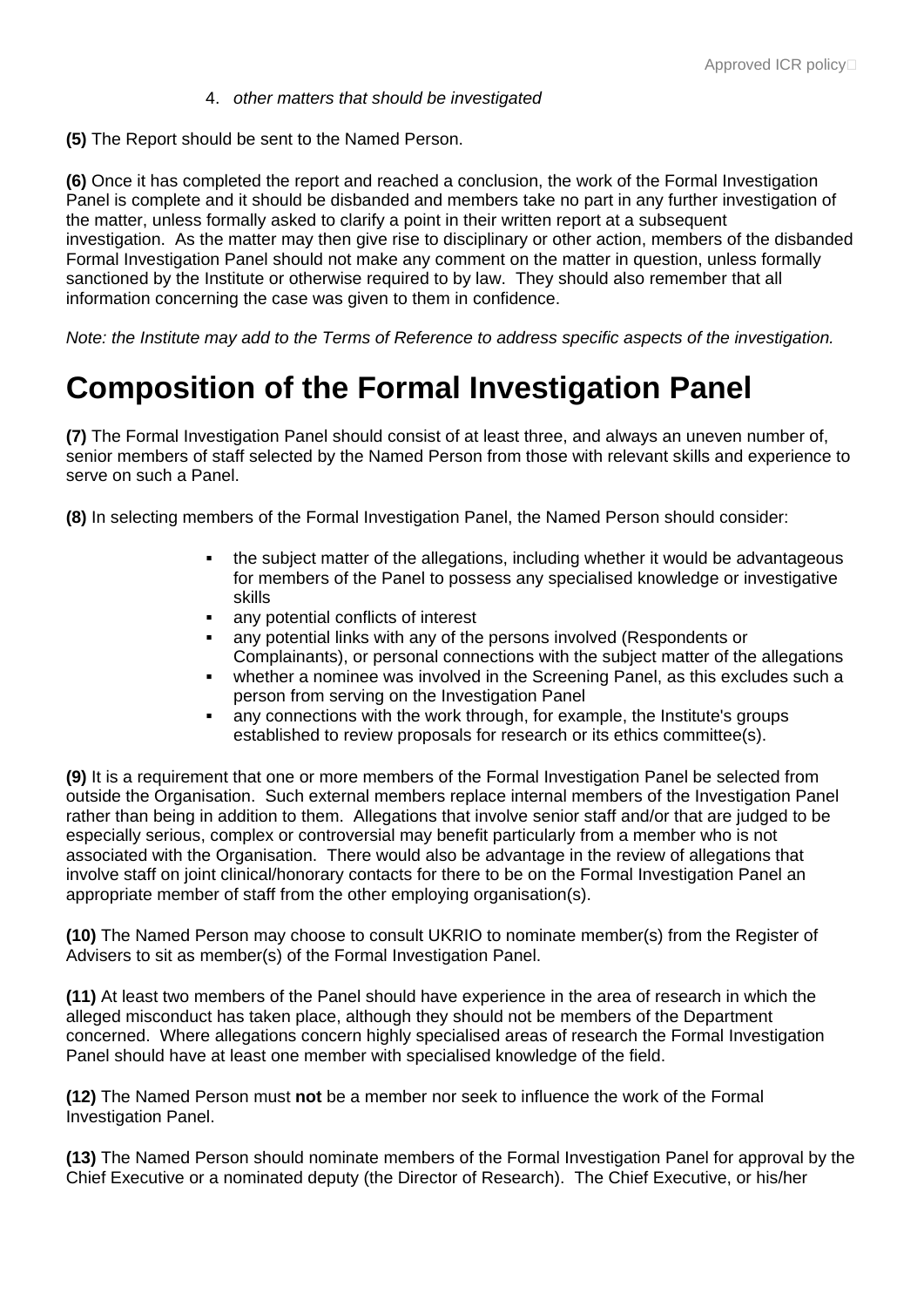deputy, may veto nominations for the Formal Investigation Panel, recording the reason for the veto in writing and communicating it to all parties.

**(14)** Both the Respondent and the Complainant may raise with the Named Person any concerns that they may have about those chosen to serve on the Formal Investigation Panel, but do not have a right of veto over those selected.

**(15)** The members of the Formal Investigation Panel should sign a declaration confirming that they will:

- abide by the Procedure as it affects the work of the Formal Investigation Panel
- work within the Terms of Reference for the Formal Investigation Panel (detailed above)
- respect the confidentiality of the proceedings
- adhere to the Principles of the Procedure (see Annex 1)

**(16)** Once convened, the membership of the Formal Investigation Panel should not be changed or added to. Members who are not able to continue should not be replaced. In the event that the Chair stands down or the membership falls below three, the Named Person should take steps to recruit additional members or re-start the Formal Investigation.

## **The work of the Formal Investigation Panel**

**(17)** The Formal Investigation Panel may call expert witnesses to give advice, if necessary and as appropriate. Such witnesses do not become members of the Formal Investigation Panel. The Formal Investigation Panel may also seek guidance from UKRIO and its Advisers.

**(18)** The Chair is responsible for keeping a full record of the evidence received and of the proceedings.

**(19)** To perform its task the Formal Investigation Panel should review:

- the submission(s) and supporting evidence by the Complainant
- the response(s) and supporting evidence by the Respondent who should be given the opportunity to respond to the allegations made and to present evidence
- background information relevant to the allegations
- any interviews conducted with the Respondent, the Complainant, and other witness/person who may provide relevant information to assist the Investigation Panel

**(20)** The Panel must hold a Formal Hearing during which:

- the Respondent must be given the opportunity to set out his/her case and respond to the allegations made against him/her. He/she will be allowed to ask questions, to present evidence, call witnesses and raise points about any information given by any witness (including the Complainant), regardless of who has called the witness in question; and
- the Complainant and other witness/person may be invited to provide evidence when members of the Panel consider that it may have relevance to the investigation.

*Note that:*

 *those interviewed by the Formal Investigation Panel may be accompanied by a work colleague or a Staff Side representative*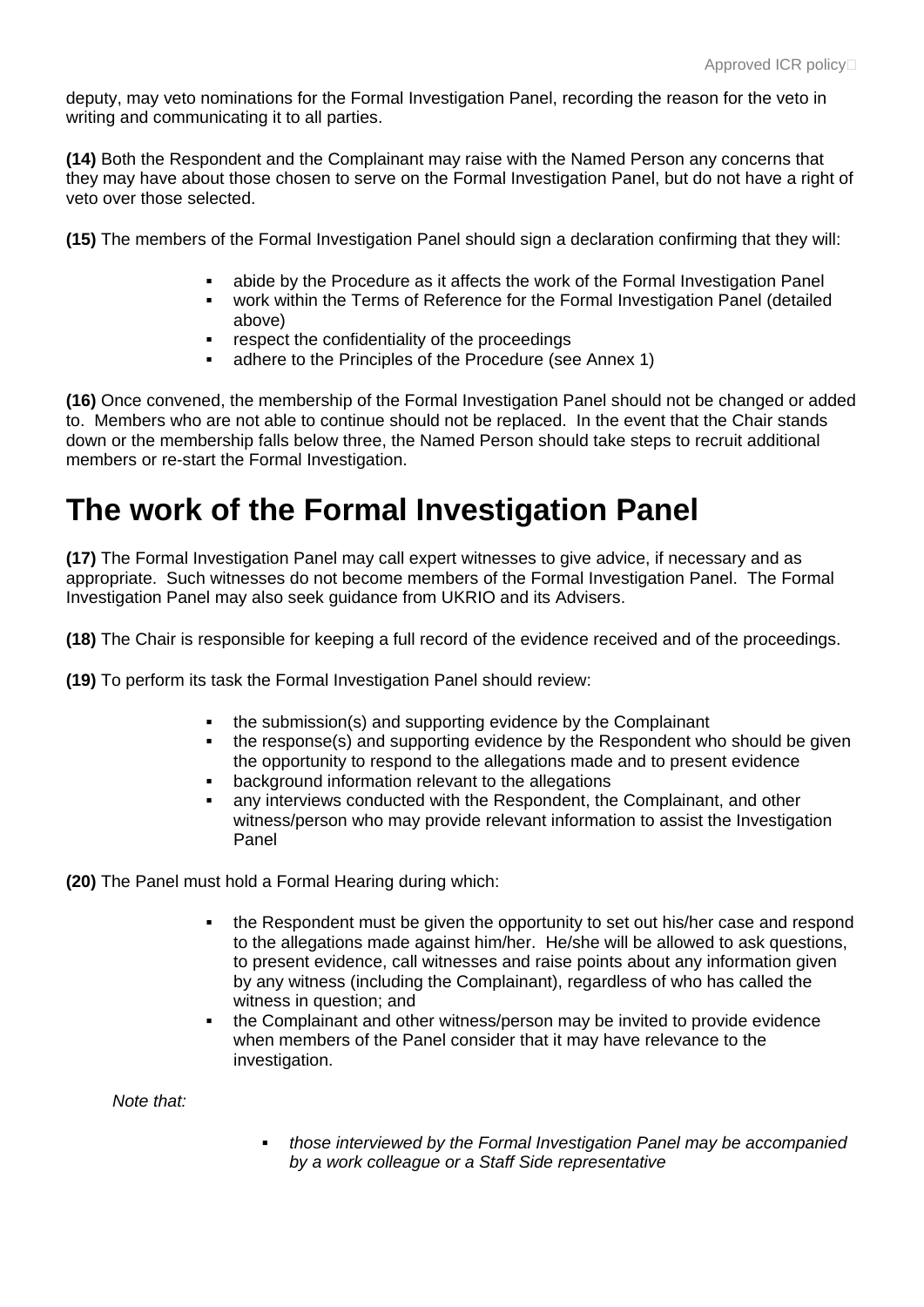- *furthermore, some employees may have additional contractual rights (such as through university statutes and ordinances) to be accompanied by persons other than those listed above*
- *the Organisation may not be in a position to compel those with information to attend, or to provide that information to the Panel*

**(21)** Although not working to a prescribed timetable, the Panel should set a date for the completion of the Formal Investigation, which should be as soon as is practical without compromising the Principles of the Procedure (Annex 1).

**(22)** The Chair of the Formal Investigation Panel should report progress in writing, by reference to the plans agreed by the Panel, to the Named Person during investigations. If it is believed that the investigation should take more than one calendar month, reports should be made on a monthly basis. If it is believed that the Formal Investigation will last for one calendar month or less, reports should be made on a bi-weekly basis.

**(23)** The Formal Investigation Panel's draft report should be made available to the Respondent and the Complainant (and their representatives by agreement) for comment on its factual accuracy. Only when the report includes error of fact as indicated by either Respondent and/or Complainant should the Investigation Panel modify the report. The Chair should determine the truth of such comments and seek the agreement of the majority of the Panel, before making amendments of substance to the Panel's report.

### **The findings of the Formal Investigation Panel**

**(24)** The role of the Formal Investigation Panel is to consider the allegations of misconduct in research and reach a conclusion about those allegations. The standard of proof used by the Formal Investigation Panel is that of "on the balance of probabilities".

**(25)** A majority decision is acceptable, although a unanimous decision is desirable.

**(26)** It is acceptable for the Formal Investigation Panel to conclude that allegations are upheld in part rather than in full.

**(27)** Once the Formal Investigation Panel has reached a conclusion it should produce a final report that:

- **summarises the investigation**
- states whether the allegations of misconduct have been upheld in full or in part, giving the reasons for its decision and recording any differing views
- makes informal recommendations to resolve any issues relating to any misconduct it has found and to address any procedural matters which the investigation has brought to light within the Organisation and relevant partner organisations and/or funding bodies
- reports other matters that should be investigated

**(28)** The report should be sent to the Named Person. The Named Person should inform the following of the conclusion of the Formal Investigation:

- the Respondent and the Complainant (and their representatives by agreement)
- the Chief Executive, the Director of Research, the Director of Human Resources, the Head of Division(s) of any relevant Division(s) and any other relevant members of staff
- if the Respondent and/or Complainant are employed on joint clinical/honorary contracts, the Named Person, the Director of Research and the Head of Research of the other employing organisation(s)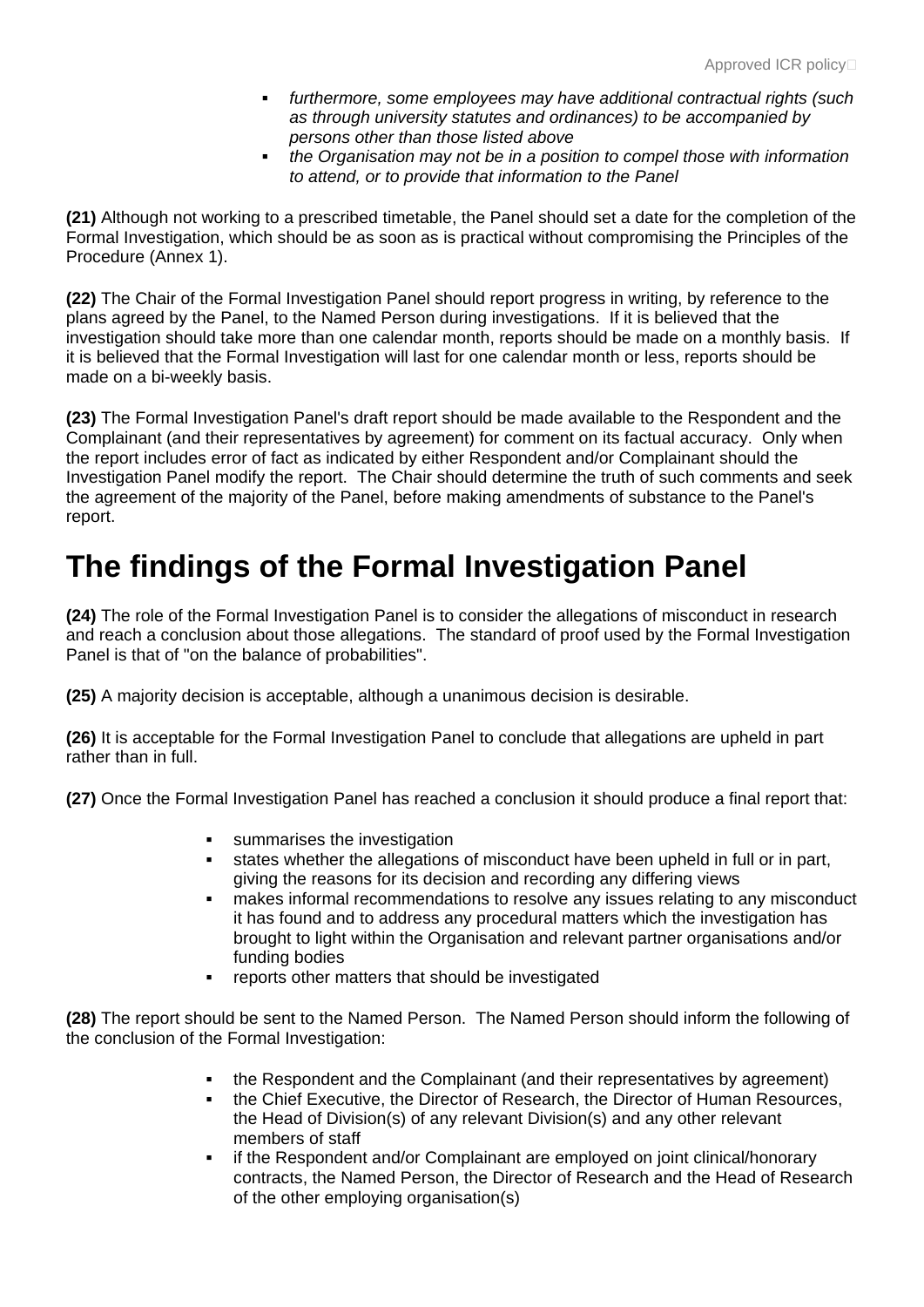- where appropriate, the Named Person should notify any relevant partner organisations, funding bodies and/or regulatory or professional bodies
- additionally, the Named Person may wish to inform UKRIO of the conclusion of the Formal Investigation.

**(29)** The work of the Formal Investigation Panel is then concluded and the Panel should be disbanded. As the matter may then give rise to disciplinary or other action, members of the disbanded Formal Investigation Panel should not make any comment on the matter in question, unless formally sanctioned by the Institute or otherwise required to by law. They should also remember that all information concerning the case was given to them in confidence.

**(30)** Any queries or requests for comment addressed to members of the Formal Investigation Panel should be referred to the Named Person.

**(31)** Those who have contributed to the disbanded Formal Investigation Panel should have no further involvement in the Procedure, unless formally asked to clarify a point in their written report at a subsequent investigation.

**(32)** Involvement in either the Screening or the Formal Investigation panel rules out participation in any disciplinary process.

# **ANNEX 6 - ACTIONS AND OUTCOMES**

The conclusion of the Procedure for the investigation of allegations of misconduct in research and actions taken either through the Institute's disciplinary process or through other steps to respond to the conclusions reached by the Investigation Panel should take account of the Principles of the Procedure and the matters listed in (1) to (5) below.

# **(1) Specialised Research**

It is recognised that the subject area of certain cases may be so specialised as to require equally specialised advice as to how to resolve or correct matters arising from the misconduct in research; the recommendations and experience of the Formal Investigation Panel may prove particularly useful if this is the case.

## **(2) Support provided to the Complainant**

Where allegations have been upheld (in full or in part), or found to be mistaken but not frivolous, vexatious and/or malicious, then appropriate support, guidance and acknowledgement should be given to the Complainant, given that his/her role in the process will most likely have been stressful and may well have caused friction with colleagues. The Named Person should take whatever steps he/she considers necessary to support the reputation of the Complainant.

*For example, if the case has received any publicity, the Complainant should be offered the possibility of having an official statement released for internal and/or external purposes.*

# **(3) Support provided to the Respondent**

Where allegations have not been upheld (in full or in part), the Named Person should take such steps as are appropriate, given the seriousness of the allegations to support the reputation of the Respondent and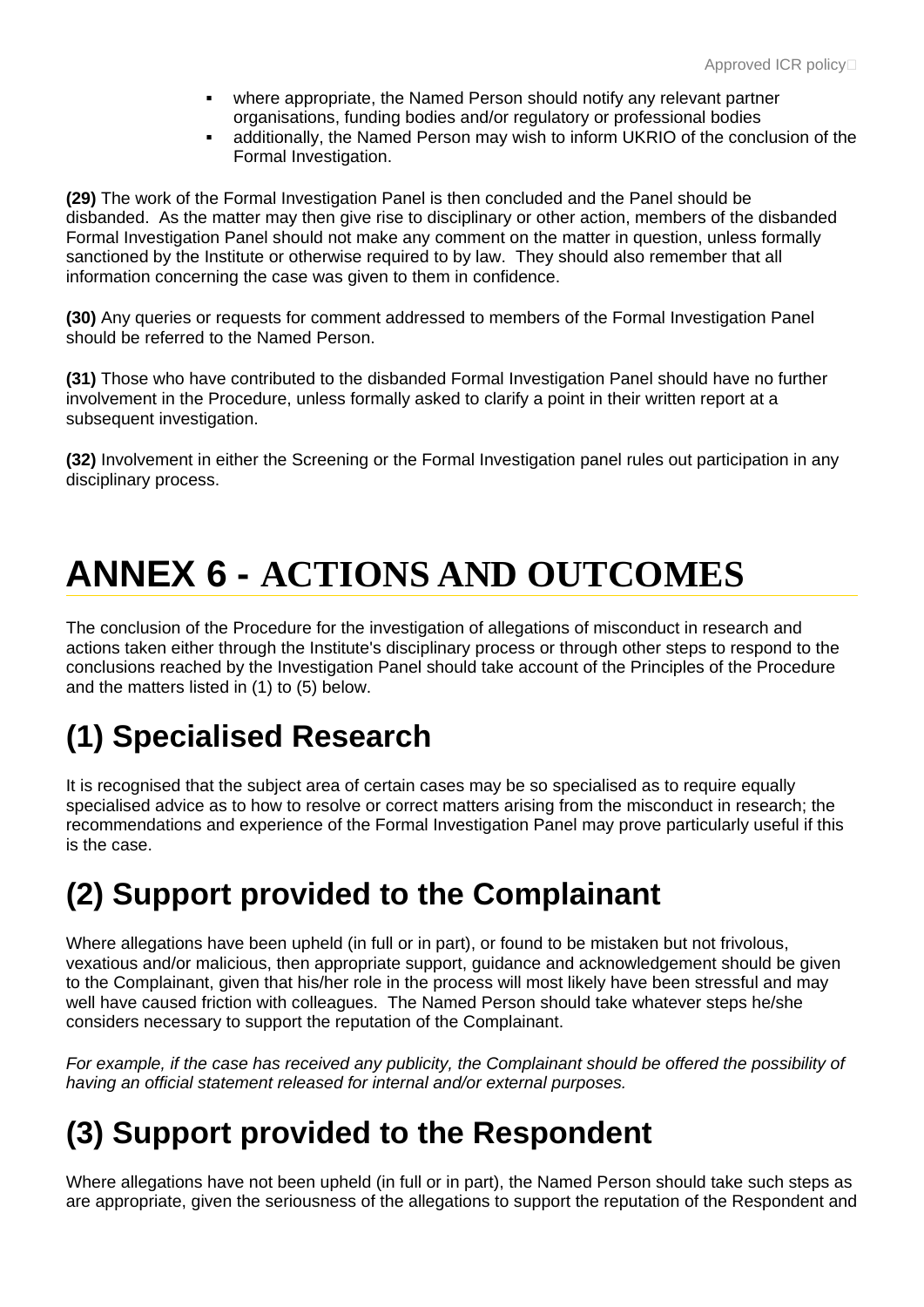any relevant research project(s). Appropriate support and guidance should be given to the Respondent, given that his/her role in the process will most likely have been stressful and may well have caused friction with colleagues.

*As above, where the case has received any publicity, the Respondent should be offered the possibility of having an official statement released for internal and/or external purposes.*

# **(4) Handling wrongful allegations**

If the Screening Panel and/or Formal Investigation Panel has found that the Complainant's allegations were frivolous, vexatious and/or malicious, the Named Person may consider recommending that action be taken against the Complainant, under the Institute's disciplinary process.

*Those who have made allegations in good faith should not be penalised.*

### **(5) Other actions that may be required or be considered appropriate**

Following the conclusion of the Procedure, the Formal Investigation Panel may need to recommend additional measures in addition to those that may be taken by way of the Institute's disciplinary process.

Examples of potential actions that an organisation may consider include:

- retraction/correction of articles in journals
- withdrawal/repayment of funding
- notifying patients/patients' doctors of any potential medical issues that may arise
- notification of misconduct to regulatory bodies (such as the MHRA, the Healthcare Commission, the Home Office [for research involving animals], professional bodies etc
- notifying other employing organisations
- notifying other organisations involved in the research
- adding a note of the outcome of the investigation to a researcher's file for any future requests for references and/or
- review internal management and/or training and/or supervisory procedures for research

# **ANNEX 7 - COMMUNICATIONS AND RECORD-KEEPING**

### **General**

- 1. In accordance with the principle of integrity, appropriate confidential records should be maintained by the Named Person of all stages of any proceedings under this Procedure.
- 2. The Chairs of the Screening and Formal Investigation Panels should assume responsibility for keeping accurate records of the activities, deliberation and reporting of their respective Panels and pass these records to the Named Person for inclusion in the archive of the case upon the completion of the Panel's work.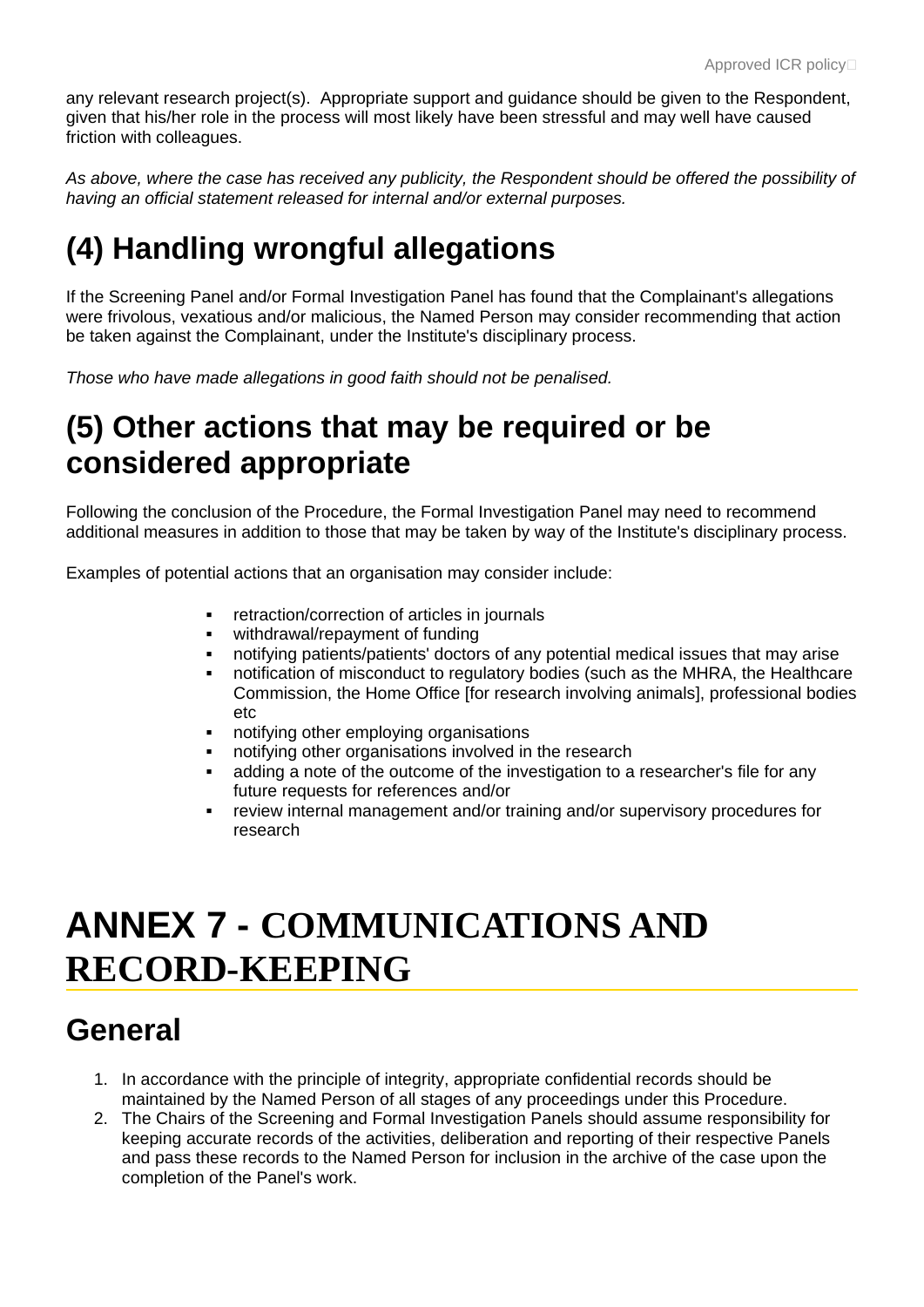- 3. At the conclusion of the proceedings, the Director of Human Resources should retain all such records for a period that accords with the Organisation's policy. It is recommended that the file be given a six year review date. Access to this archive should be limited to appropriate members of the Human Resources Team, the Named Person and his/her nominated alternate.
- 4. The Named Person is responsible for ensuring the accurate, timely and confidential transfer of information between all parties involved in any of the stages of the Procedure.
- 5. Upon conclusion of the Procedure, at whatever stage, the Named Person is responsible for the accurate, timely and confidential transfer of information to any relevant parties, such as the Institute's Disciplinary Panel or the Human Resources Team.
- 6. If the Institute's Disciplinary Process is to be invoked as a result of the outcome of this Procedure, the report of the Formal Investigation Panel should form the basis of evidence that the Disciplinary Panel receives. In such a case, all of the information relating to the Procedure should be transferred to the Disciplinary Panel.
- 7. Depending on the outcome of the Procedure, the Named Person should liaise with the Director of Human Resources to obtain any further relevant information for any relevant parties, such as an organisation's Disciplinary Panel or Human Resources Team, and add it to the confidential case archive.

### **Communication with involved parties**

- 1. The Screening and Formal Investigation Panels should be supported by a member of the Named Person's staff or a member of staff from the Human Resources Department, through whom all documentation and all other communication should be passed.
- 2. No direct communication, either written or oral, should take place between the members and the support staff of the Screening and Formal Investigation Panels and either the Respondent, Complainant or any other member(s) of staff concerned outside the formal process, for the duration of the Procedure and any subsequent disciplinary process.
- 3. Communication, either written or oral, by any party (to include the Respondent, Complainant or another member(s) of staff) directly with members of either Panel should not be admitted as part of the documentation relating to the case except when it takes place at the request of the Panel, or at formal meetings called by the Chair of either the Screening or Formal Investigation Panel.

# **ANNEX 8 - Contact Details**

Any allegations under the Institute's Procedure for the Investigation of Misconduct in Research should be made in writing and addressed to the Named Person and the Nominated Alternate c/o of the Institute's solicitors. Currently these are:-

| <b>Named Person</b>              | <b>Nominated Alternate</b>       |
|----------------------------------|----------------------------------|
| <b>Professor Clare Isacke</b>    | Professor Robert Huddart         |
| Academic Dean                    | Clinical Consultant              |
| The Institute of Cancer Research | The Institute of Cancer Research |
| c/o Bettina Rigg,                | c/o Bettina Rigg,                |
| Veale Wasbrough Vizards LLP      | Veale Wasbrough Vizards LLP      |
| 24 King William Street           | 24 King William Street           |